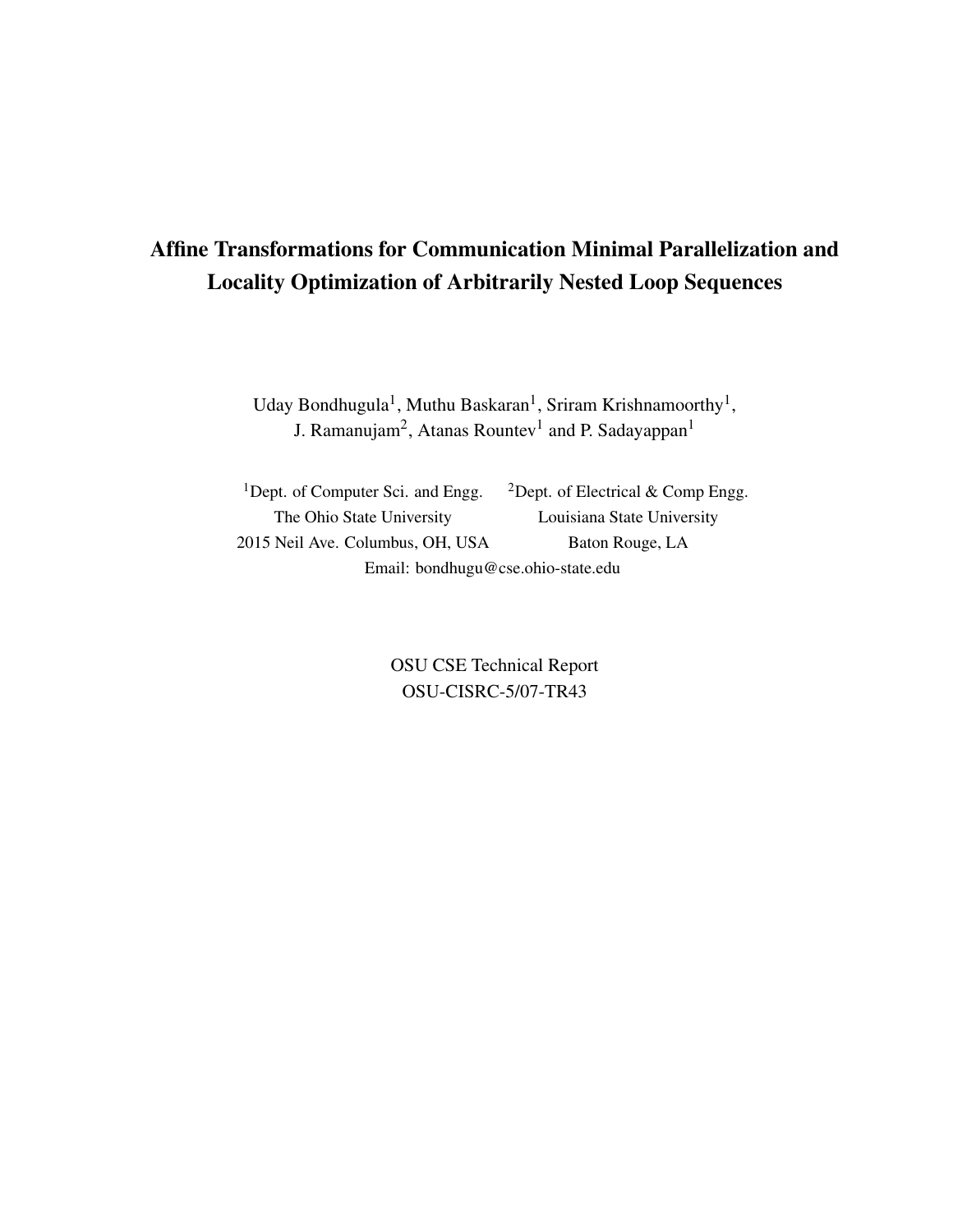## Abstract

*A long running program often spends most of its time in nested loops. The polyhedral model provides powerful abstractions to optimize loop nests with regular accesses for parallel execution. Affine transformations in this model capture a complex sequence of execution-reordering loop transformations that improve performance by parallelization as well as better locality. Although a significant amount of research has addressed affine scheduling and partitioning, the problem of automatically finding good affine transforms for communication-optimized coarse-grained parallelization along with locality optimization for the general case of arbitrarily-nested loop sequences remains a challenging problem - most frameworks do not treat parallelization and locality optimization in an integrated manner, and/or do not optimize across a sequence of producer-consumer loops.*

*In this paper, we develop an approach to communication minimization and locality optimization in tiling of arbitrarily nested loop sequences with affine dependences. We address the minimization of inter-tile communication volume in the processor space, and minimization of reuse distances for local execution at each node. The approach can also fuse across a long sequence of loop nests that have a producer/consumer relationship. Programs requiring one-dimensional versus multi-dimensional time schedules are all handled with the same algorithm. Synchronization-free parallelism, permutable loops or pipelined parallelism, and inner parallel loops can be detected. Examples are provided that demonstrate the power of the framework. The algorithm has been incorporated into a tool chain to generate transformations from C/Fortran code in a fully automatic fashion.*

# 1 Introduction and Motivation

Current trends in architecture are increasingly towards larger number of processing elements on chip. This has to led multi-core architectures becoming mainstream along with the emergence of several specialized parallel architectures or accelerators like the Cell processor, general-purpose GPUs (GPGPUs), FPGAs and MPSoCs. The difficulty of programming these architectures to effectively tap the potential of multiple onchip processing units is a well-known challenge. Among several ways of addressing this issue, one of the very promising and simultaneously hard approach is automatic parallelization. This requires no effort on part of the programmer in the process of parallelization and optimization.

Long running computations often spend most of their running time in nested loops. This is particularly common in scientific applications. The polyhedral model [\[Fea96\]](#page-26-0) provides a powerful abstraction to reason about transformations on such loop nests by viewing a dynamic instance (iteration) of each statement as an integer point in a well-defined space which is the statement's *polyhedron*. With such a representation for each statement and a particular precise view of inter or intra-statement dependences, it is possible to perform and reason about the correctness and goodness of a sequence of complex loop transformations using machinery from linear programming and linear algebra. The transformations finally reflect in the generated code as reordered execution with improved cache locality and/or loops that have been parallelized. The full power of the polyhedral model is applicable to loop nests in which the data access functions and loop bounds are affine combinations (linear combination with a constant) of the outer loop variables and parameters. Such code is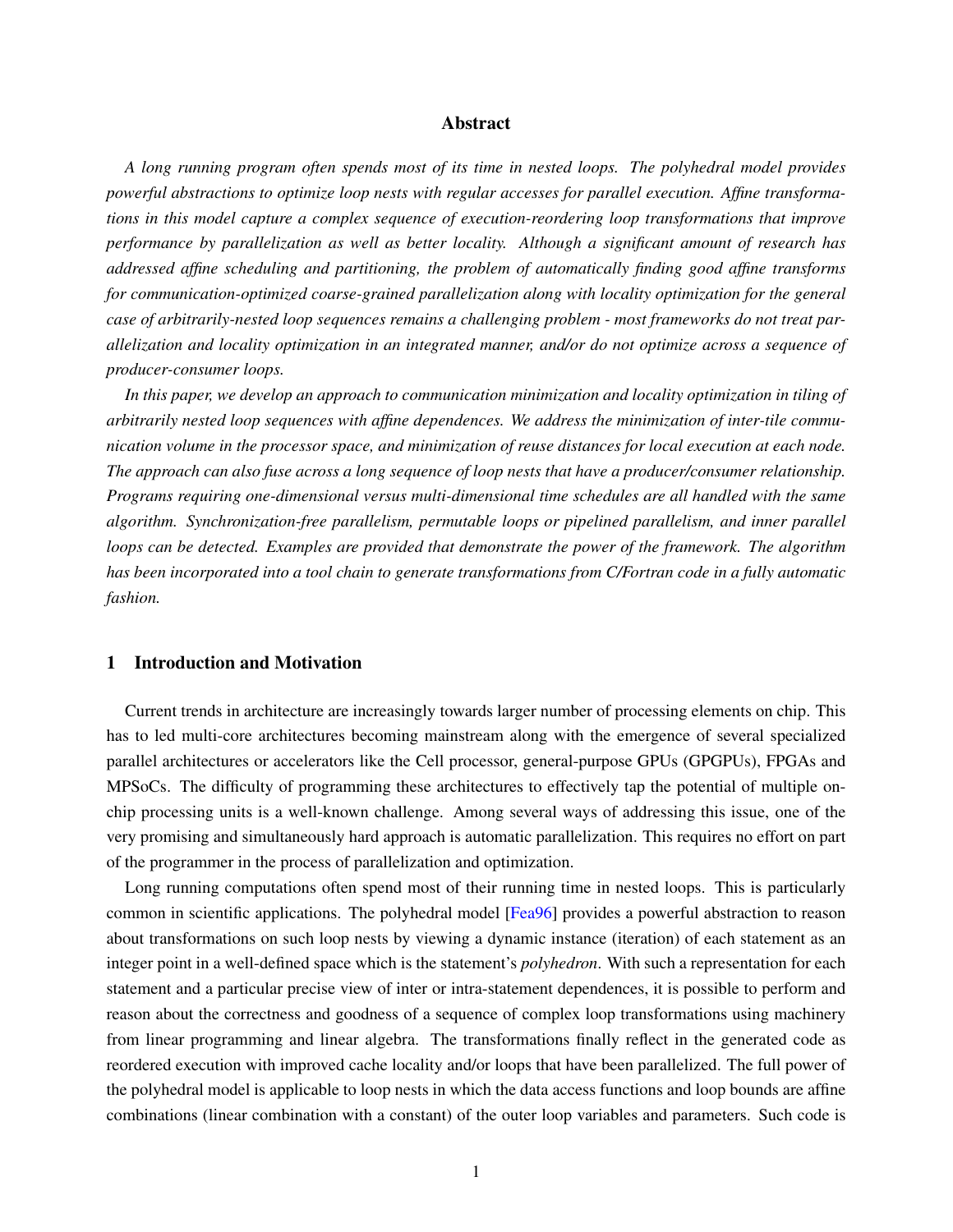also often called regular code. Irregular code or code with dynamic control can also be handled, but with conservative assumptions on some dependences.

Dependence analysis, transformations and code generation are the three major components of an auto-matic parallelization framework. In the nineties, dependence analysis [\[Fea91,](#page-25-0) [Pug92\]](#page-27-0) and code generation [\[KPR95,](#page-26-1) [GLW98\]](#page-26-2) in the polyhedral model suffered from scalability challenges while no work on automatically finding good transformations with a reasonable and practical cost model exists to date to the best of our knowledge. Hence, applicability was mainly limited to very small loop nests. Significant recent advances in dependence analysis and code generation [\[VBGC06,](#page-27-1) [QRW00,](#page-27-2) [Bas04,](#page-25-1) [VBC06\]](#page-27-3) have solved these problems resulting in the polyhedral techniques being applied to code representative of real applications like the spec2000fp benchmarks. However, current state-of-the-art polyhedral implementations still apply transformations manually and significant time is spent by an expert to determine the best set of transformations that lead to improved performance  $[CGP<sup>+</sup>05, GVB<sup>+</sup>06]$  $[CGP<sup>+</sup>05, GVB<sup>+</sup>06]$  $[CGP<sup>+</sup>05, GVB<sup>+</sup>06]$  $[CGP<sup>+</sup>05, GVB<sup>+</sup>06]$ . Our work fills this void and paves the way for a fully automatic parallelizing compiler.

Tiling and loop fusion are two key transformations in optimizing for parallelism and data locality. There has been a considerable amount of research into these two transformations, but very few studies have considered these two transformations in an integrated manner. Tiling has been studied from two perspectives - data locality optimization and parallelization. Tiling for data locality optimization requires grouping points in an iteration space into smaller blocks to maximize data reuse. Tiling for parallelism fundamentally involves partitioning the iteration space into tiles that may be concurrently executed on different processors with a reduced volume and frequency of inter-processor communication. Loop fusion involves merging a sequence of two or more loops into a fused loop structure with multiple statements in the loop body. Sequences of producer/consumer loops are commonly encountered in applications, where a nested loop statement produces an array that is consumed in a subsequent loop nest. In this context, fusion can greatly reduce the number of cache misses when the arrays are large - instead of first writing all elements of the array in the producer loop (forcing capacity misses in the cache) and then reading them in the consumer loop (incurring cache misses), fusion allows the production and consumption of elements of the array to be interleaved, thereby reducing the number of cache misses. Hence, one of the key aspects of an automatic transformation framework is to find good ways of performing tiling and fusion.

The seminal works of Feautrier [\[Fea88,](#page-25-3) [Fea91,](#page-25-0) [Fea92a,](#page-25-4) [Fea92b\]](#page-26-4) have led to many research efforts on automatic parallelization in the polyhedral model. Existing automatic transformation frameworks [\[LL98,](#page-27-4) [LCL99,](#page-26-5) [LLL01,](#page-27-5) [AMP01,](#page-25-5) [Gri04\]](#page-26-6) have one or more drawbacks or restrictions that do not allow them to parallelize/optimize long sequences of loop nests. All of them lack a cost model. With the exception of Griebl [\[Gri04\]](#page-26-6), all focus on one of the complementary aspects of parallelization or locality optimization. Hence, the problem of finding good transformations automatically with a cost model in the polyhedral model has not been addressed. In particular, we are unaware of any reported framework that addresses the following questions:

- What is the best set of tiling hyperplanes, to minimize the volume of communication between tiles (in processor space) as well as improve reuse at each processor?
- How can fusion be automatically enabled across a long sequence of nested loops with the goal of reducing the distance between a producer and a consumer?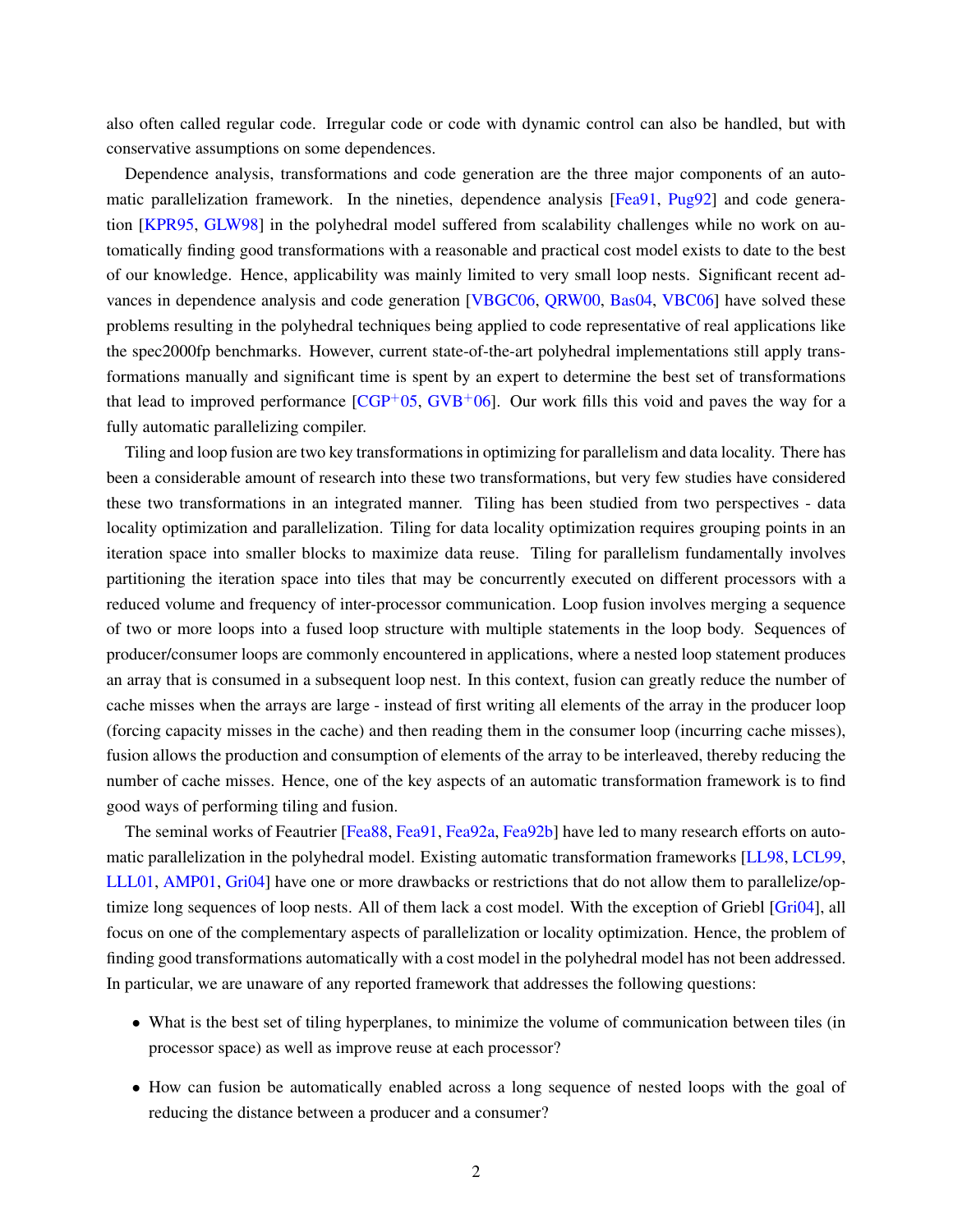The approach we develop in this report answers the above questions. One of our key contributions is the development of a powerful cost model within the polyhedral model that captures communication-minimized parallelism as well as improved reuse in the general case of multiple iteration spaces with affine dependences.

The rest of this report is organized as follows. Section [2](#page-3-0) covers the notation and mathematical background for polyhedral model and affine transformations. In Section [3,](#page-6-0) we describe our algorithm in detail. Section [4](#page-16-0) shows application of our approach through a detailed example. Section [5](#page-19-0) outlines the entire end-to-end parallelizing compiler infrastructure we implemented our framework in, and provides experimental results on the running time of our tool; optimized code generated for some examples is also shown. Section [6](#page-22-0) discusses related work and conclusions are presented in Section [7.](#page-24-0)

## <span id="page-3-0"></span>2 Background and Notation

This section provides background information on the polytope/polyhedral model, dependence abstraction, and affine machinery.

# 2.1 The polytope model

**Definition 1 (Hyperplane)** The set X of all vectors  $x \in \mathbb{Z}^n$  such that  $\vec{h}.\vec{x} = k$ , for  $k \in \mathbb{Q}$ , forms a hyperplane.

The set of parallel *hyperplane instances* corresponding to different values of *k* is characterized by the vector  $\bar{h}$  which is normal to the hyperplane. Each instance of a hyperplane is an  $n-1$  dimensional subspace of the *n*-dimensional space. Two vectors  $x_1$  and  $x_2$  lie in the same hyperplane if  $h.x_1 = h.x_2$ .

**Definition 2 (Polyhedron, polytope)** The set of all vectors  $\mathbf{x} \in \mathbf{Q}^n$  such that  $A\mathbf{x} + \mathbf{b} \geq 0$  defines a (convex) *polyhedron. A polytope is a bounded polyhedron.*

Each run-time instance of a statement *S* is defined by its iteration vector  $\vec{i}$  which contains values for the indices of the loops surrounding *S*, from outermost to innermost. A statement *S* is associated with a polytope  $D<sup>S</sup>$  of dimensionality  $m<sub>S</sub>$ . Each point in the polytope is an  $m<sub>S</sub>$ -dimensional iteration vector, and the polytope is characterized by a set of bounding hyperplanes. This is true when the loop bounds are affine combinations of outer loop indices and structure parameters (typically, symbolic constants representing the problem side); our work is focused on programs with this property. Let the hyperplanes bounding the polytope of statement  $S_k$  be given by:

$$
a_{S,k} \left( \begin{array}{c} \vec{i} \\ \vec{n} \end{array} \right) + b_{S,k} \ge 0, \ k = 1, m_S \tag{1}
$$

where  $\vec{n}$  is a vector of the structure parameters. A well-known known result useful in the context of the polytope model is the affine form of the Farkas lemma.

Lemma 1 (Affine form of Farkas Lemma) *Let D be a non-empty polyhedron defined by p affine inequalities or faces*

$$
a_k.x + b_k \ge 0, \ k = 1, p
$$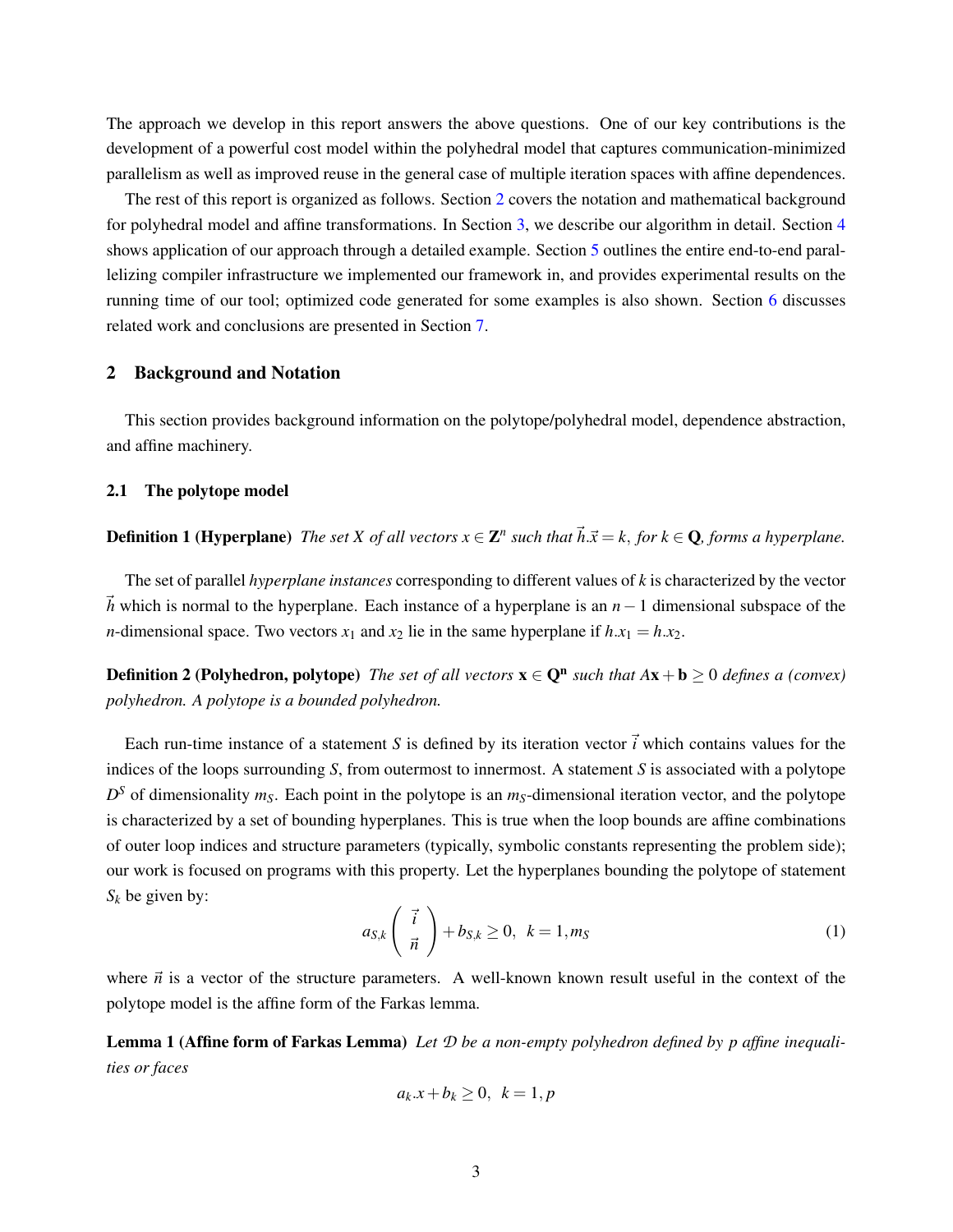*Then, an affine form* ψ *is non-negative everywhere in D iff it is a positive affine combination of the faces:*

$$
\Psi(x) \equiv \lambda_0 + \sum_k \lambda_k (a_k x + b_k), \ \lambda \ge 0
$$
\n(2)

The non-negative constants  $\lambda_k$  are referred to as Farkas multipliers. Proof of the *if* part is obvious. For the *only if* part, see Schrijver [\[Sch87\]](#page-27-6).

#### 2.2 Dependence Abstraction

Our dependence model is the same as the one used by Feautrier [\[Fea92a\]](#page-25-4) and Lim et al. [\[LL98,](#page-27-4) [LCL99\]](#page-26-5). Dependences are determined precisely through dataflow analysis [\[Fea91\]](#page-25-0). The Generalized Dependence Graph (GDG) is a directed multi-graph represented by the tuple (*V*, *E*, *D*, *R*), where *V* is the set of vertices with each vertex representing a statement,  $E$  is the set of edges where an edge from node  $S_i$  to  $S_j$  represents a dependence from an instance of  $S_i$  to an instance of  $S_j$ . *D* is a function from *V* to the polytopes associated with the statements.  $R$  is a function from  $E$  to the corresponding dependence relations. There may be multiple edges between two statements, as well as a self-edge for a vertex. The notation we use is similar to that in [\[Fea92a\]](#page-25-4).

For a dependence from  $S_i$  to  $S_j$  characterized by an edge  $e \in E$ , let  $R_e$  be the corresponding dependence relation. Then, exact dependence analysis makes sure that the dependence relation *R<sup>e</sup>* can be expressed in a minimal form. A polyhedron  $P_e$  and an affine transformation  $f_e$  are obtained such that

<span id="page-4-0"></span>
$$
\vec{p} \in D^{s_i}, \ \vec{q} \in D^{s_j}, \ \langle \vec{p}, \vec{q} \rangle \in R_e \ \equiv \ \left( \vec{p} = f_e(\vec{q}) \land \vec{q} \in P_e \right) \tag{3}
$$

where  $P_e = \{\vec{q} \mid \vec{q} \in D^{s_j}, f_e(\vec{q}) \in D^{s_i}, \langle f_e(\vec{q}), \vec{q} \rangle \in R_e\}$  and  $f_e$  represents the affine function mapping the target iteration vector  $\vec{q}$  to the source  $\vec{p}$ .  $f_e$  is known as the *h-transformation* and  $P_e$  is the dependence polyhedron. We have such an h-transformation and a dependence polyhedron for every dependence,  $e \in E$ . Let  $P_e$  be defined by:

$$
c_{e,k}\left(\begin{array}{c}\vec{i}\\\vec{n}\end{array}\right)+d_{e,k}\geq 0,\ \ k=1,m_e\tag{4}
$$

## <span id="page-4-1"></span>2.3 Affine transforms

A one-dimensional affine transform for statement  $S_k$  is defined by:

<span id="page-4-2"></span>
$$
\begin{array}{rcl}\n\Phi_{S_k} & = & \left[c_1 \ c_2 \ \dots \ c_{m_{S_k}}\right] \left(\begin{array}{c} \vec{i} \end{array}\right) + c_0 \\
& = & \left[c_1 \ c_2 \ \dots \ c_{m_{S_k}} \ c_0\right] \left(\begin{array}{c} \vec{i} \ 1 \end{array}\right) \\
& = & h_{S_k} \vec{i} + c_0\n\end{array} \tag{5}
$$

where  $h_{S_k} = [c_1, c_2, \dots, c_{m_{S_k}}]$  with  $c_1, c_2, \dots, c_{m_{S_k}} \in \mathbb{Z}$ .

A multi-dimensional affine transform can be represented as a matrix and a vector. Each row of the matrix is a 1-d transform and has  $m_{S_k}$  columns, each column corresponding to a coefficient of of  $h_{S_k}$  in that order.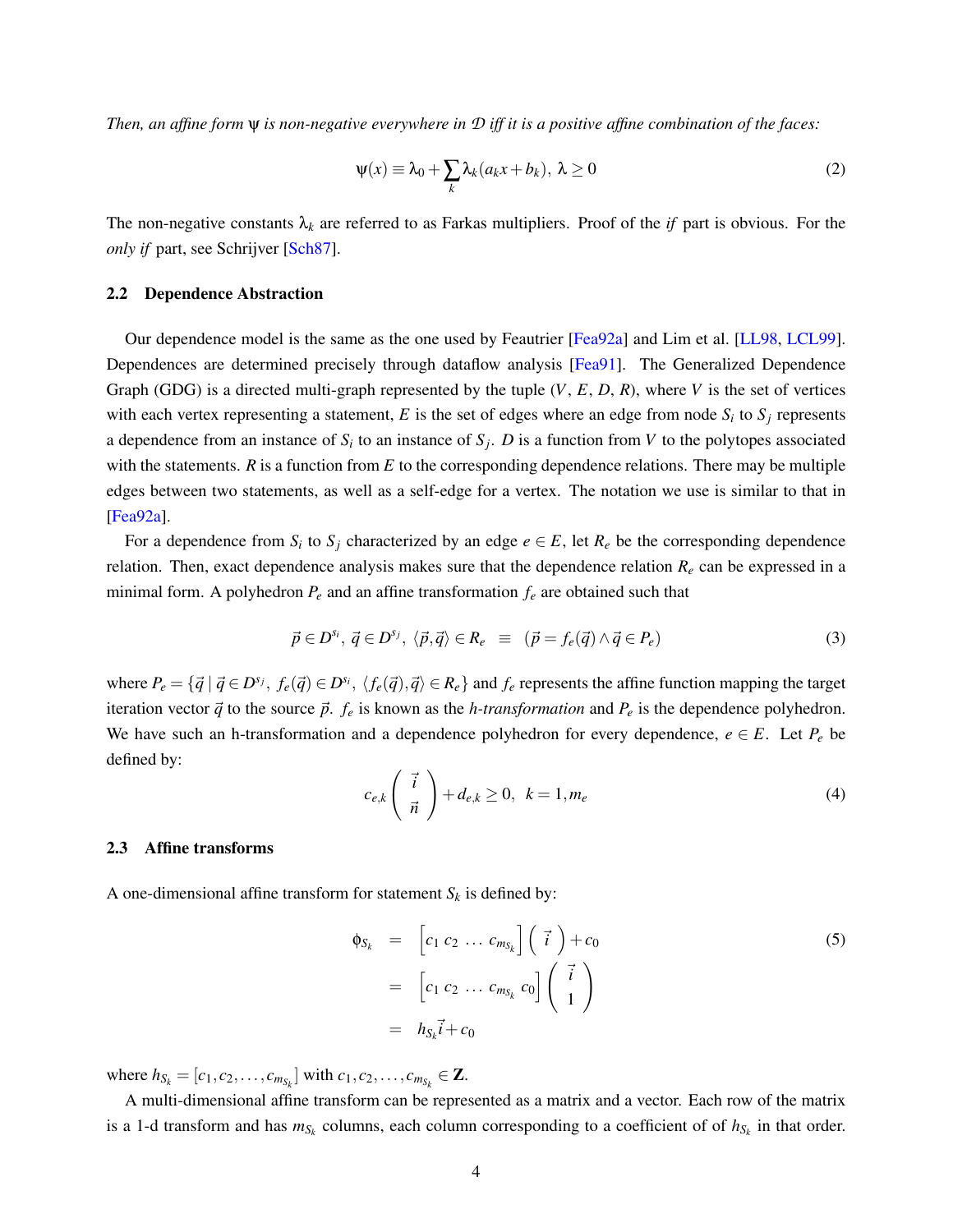| $\phi$ i = 1, n                                                                                                                                                                   |                                                                                                                                                                                                   |                |                |                     |              |                   |                     |                          |              |                                              |                  |                  |
|-----------------------------------------------------------------------------------------------------------------------------------------------------------------------------------|---------------------------------------------------------------------------------------------------------------------------------------------------------------------------------------------------|----------------|----------------|---------------------|--------------|-------------------|---------------------|--------------------------|--------------|----------------------------------------------|------------------|------------------|
| $\text{do } j = 1, n$                                                                                                                                                             |                                                                                                                                                                                                   |                | S1             |                     |              |                   | S <sub>2</sub>      |                          |              |                                              | S3               |                  |
| $(S1) C[i,j] = 0;$                                                                                                                                                                |                                                                                                                                                                                                   | $\dot{i}$      | j              | const               |              |                   | $i \quad j \quad k$ | const                    |              | $i \quad j$                                  | $\boldsymbol{k}$ | const            |
| end do                                                                                                                                                                            | c <sub>1</sub>                                                                                                                                                                                    | 1              | $\Omega$       | $\Omega$            | $\mathbf{1}$ | $\theta$          | $\overline{0}$      | $\theta$                 | $\theta$     | $\overline{0}$                               | -1               | $\mathbf{0}$     |
| end do                                                                                                                                                                            | c <sub>2</sub>                                                                                                                                                                                    | $\overline{0}$ | $\overline{1}$ | $\boldsymbol{0}$    |              | 0 <sub>1</sub>    | $\overline{0}$      | $\boldsymbol{0}$         | $\mathbf{0}$ | $\overline{1}$                               | $\overline{0}$   | $\boldsymbol{0}$ |
|                                                                                                                                                                                   | $c_3$                                                                                                                                                                                             | $\overline{0}$ | $\overline{0}$ | $\overline{0}$      |              | $0 \quad 0$       | $\overline{0}$      | $\mathbf{1}$             |              | $0\quad 0\quad 0$                            |                  | $\mathbf{1}$     |
| $\phi$ i = 1, n                                                                                                                                                                   | $c_4$                                                                                                                                                                                             |                |                | $0 \quad 0 \quad 0$ |              | $0\quad 0\quad 0$ |                     | $\overline{\phantom{0}}$ |              | $\begin{array}{ ccc } 0 & 0 & 0 \end{array}$ |                  | $\mathbf{1}$     |
| $\text{do } j = 1, n$                                                                                                                                                             | c <sub>5</sub>                                                                                                                                                                                    | $\mathbf{0}$   | $\overline{0}$ | $\mathbf{0}$        |              | $0\quad 0$        | $\overline{1}$      | $\mathbf{0}$             | $\mathbf{1}$ | $\overline{0}$                               | $\theta$         | $\mathbf{0}$     |
| $\text{do } k = 1, \text{ n}$<br>$(S2) C[i, j] = C[i, j] + A[i, k] * B[k, j]$<br>end do<br>end do<br>end do<br>$\phi$ i = 1, n<br>do $j = 1$ , n<br>$\text{do } k = 1, \text{ n}$ | $\alpha$ c1=1, n<br>$\alpha$ c2=1, n<br>$C[c1,c2] = 0;$<br>do $c5=1$ , n<br>$C[c1,c2] = C[c1,c2] + A[c1,c5] * B[c5,c2]$<br>end do<br>do $c5=1$ , n<br>$D[c5,c2] = D[c5,c2] + E[c5,c1] * C[c1,c2]$ |                |                |                     |              |                   |                     |                          |              |                                              |                  |                  |
| $(S3)$ $D[i, j] = D[i, j] + E[i, k] * C[k, j]$<br>end do<br>end do<br>end do                                                                                                      | end do<br>end do<br>end do                                                                                                                                                                        |                |                |                     |              |                   |                     |                          |              |                                              |                  |                  |

# <span id="page-5-0"></span>**Figure 1. Statement-wise transformation and the corresponding transformed code**

The vector carries the translation constants  $(c_0)$ . Such a transformation matrix defines a one-to-one map from every point in the original iteration space to a point in the target iteration space if and only the matrix has full column rank, i.e., there are as many independent rows as the dimensionality of the iteration space of the corresponding statement. However, the total number of rows in the matrix may be much larger as some rows serve the purpose of representing partially fused or unfused loops at a level. Such a row has all zeros for the matrix row, and a particular constant for  $c_0$ : all statements with the same  $c_0$  value are fused at that level and the unfused sets are placed in the increasing order of their  $c_0$ s.

We now give an example to show how statement-wise full-ranked affine transforms completely determine the transformed target loop structure and thus the new execution order. This includes fused, unfused, or partially fused loops as well as permutation, reversal, relative shifting, and skewing. Consider the code in Fig. [1.](#page-5-0) All three statements are transformed to a common space of dimensionality equal to the depth of the statement with the maximum depth (in this case three). Consider the transformation matrices shown. *i* loop of S1, *i* loop of S2, and *k* loop of S3 are fused as the new *c*<sup>1</sup> loop. *c*<sup>2</sup> target loop is obtained by fusion of the *j* loop of S1, *j* loop of S2, and *j* loop of S3. *c*3, *c*4, represent a split of S1, S2 and S3. The above transformation is legal and allows immediate consumption of matrix *C* and it can be contracted to a scalar. As we will see later, our framework can enable such an transformation automatically.

The above representation for transformations is similar to that used by many researchers: earlier by [\[Fea92b,](#page-26-4) [Kel96\]](#page-26-7), and more recently in a systematic way by  $[CGP<sup>+</sup>05, GVB<sup>+</sup>06]$  $[CGP<sup>+</sup>05, GVB<sup>+</sup>06]$  $[CGP<sup>+</sup>05, GVB<sup>+</sup>06]$  $[CGP<sup>+</sup>05, GVB<sup>+</sup>06]$  and directly fits with scattering functions that a code generation tool like CLooG [\[Bas04,](#page-25-1) [clo\]](#page-25-6) supports. On providing such a representation, the target code shown can be generated by scanning the statement polyhedra in the global lexicographic ordering w.r.t the new loops *c*1,*c*2,.... Our problem is thus to find the coefficients of the transformation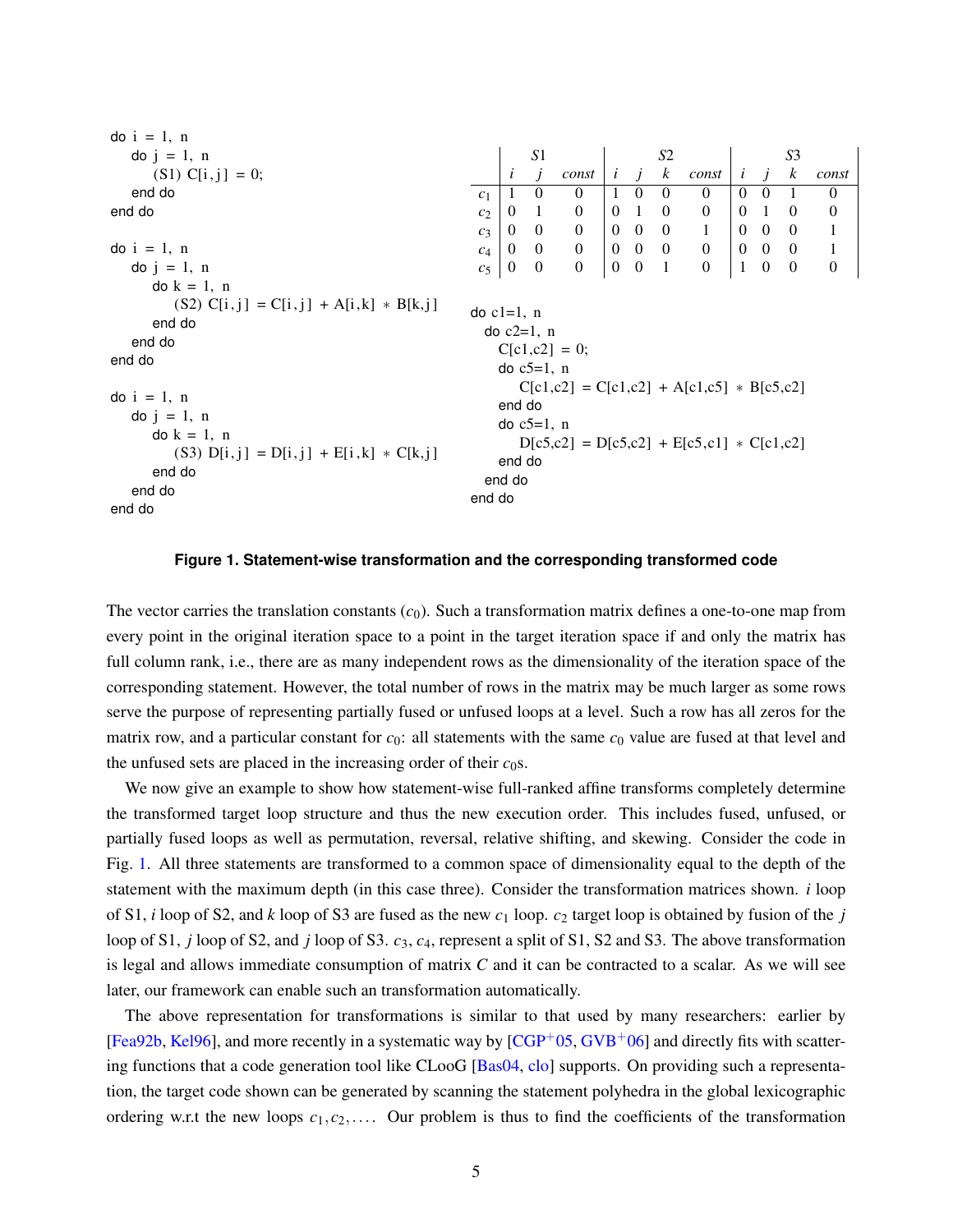matrices (along with the vectors) that are best for parallelism and locality.

# <span id="page-6-0"></span>3 Finding good affine transforms

Let there be a dependence from statement instance  $\vec{p}$  of  $S_i$  to  $\vec{q}$  of  $S_j$  corresponding to an edge *e* of the GDG of a program. After exact dependence analysis, we obtain,

<span id="page-6-1"></span>
$$
\vec{p} = f_e(\vec{q}), \ \vec{q} \in P_e
$$

where  $P_e$  and  $f_e$  are the dependence polyhedron and the h-transformation respectively as defined in [\(3\)](#page-4-0).

**Lemma 2** Let  $\phi_{s_i}$  be a one-dimensional affine transform for  $S_i$ . For  $\phi_{s_1}, \phi_{s_2}, \ldots, \phi_{s_k}$ , to be a coordinated valid tiling hyperplane *for all statements, the following should hold for each edge e from*  $S_i$  *and*  $S_j$ *<i>:* 

$$
\begin{array}{rcl}\n\phi_{s_j}(\vec{q}) - \phi_{s_i}(\vec{p}) & \geq & 0, \ \langle p, q \rangle \in R_e \\
\phi_{s_j}(\vec{q}) - \phi_{s_i} (f_e(\vec{q})) & \geq & 0, \ q \in P_e\n\end{array} \tag{6}
$$

**Proof.** Tiling of a statement's iteration space defined by a set of tiling hyperplanes is said to be legal if each tile can be executed atomically and a valid total ordering of the tiles can be constructed. This implies that there exists no two tiles such that they both influence each other. Let  $\{\phi_{s_1}^1, \phi_{s_2}^1, \ldots, \phi_{s_k}^1\}, \{\phi_{s_1}^2, \phi_{s_2}^2, \ldots, \phi_{s_k}^2\}$ be two statement-wise 1-d affine transforms that satisfy [\(6\)](#page-6-1). Consider a tile formed by aggregating a group of hyperplane instances along  $\phi_{s_i}^1$  and  $\phi_{s_i}^2$ . Due to [\(6\)](#page-6-1), for any dynamic dependence, the target iteration is mapped to the same hyperplane or a greater hyperplane than the source, i.e., the set of all iterations that are outside of the tile and are influenced by it always lie in the forward direction along one of the independent tiling dimensions ( $\phi^1$  and  $\phi^2$  in this case). Similarly, all iterations outside of a tile influencing it are either in that tile or in the backward direction along one or more of the hyperplanes. The above argument holds true for both intra- and inter-statement dependences. For inter-statement dependences, this leads to an interleaved execution of tiles of iteration spaces of each statement when code is generated from these mappings. Hence,  $\{\phi_{s_1}^1, \phi_{s_2}^1, \ldots, \phi_{s_k}^1\}, \{\phi_{s_1}^2, \phi_{s_2}^2, \ldots, \phi_{s_k}^2\}$  represent rectangularly tilable loops in the transformed space. If such a tile is executed on a processor, communication would be needed only before and after its execution. From locality point of view, if such a tile is executed with the associated data fitting in a faster memory, reuse is exploited in multiple directions. $\Box$ 

The above condition was well known for the case of a single-statement perfectly nested loop with constant dependences from the work on Irigoin and Triolet  $[IT88]$  (as  $H.D > 0$ ). We have generalized it above for multiple iteration spaces with affine dependences (constant and non-constant) with possibly different dimensionalities. Clearly, this exists a strong relationship between tiling hyperplanes of each statement and they are found in a coordinated fashion. The interleaved execution also leads to the notion of fusion that we discuss later in this section.

In the rest of this report, we use the term affine transform (with this property) and tiling hyperplane interchangeably, since after applying the transform, the target loop in the transformed iteration space can be blocked rectangularly as all dependences have positive components along that hyperplane.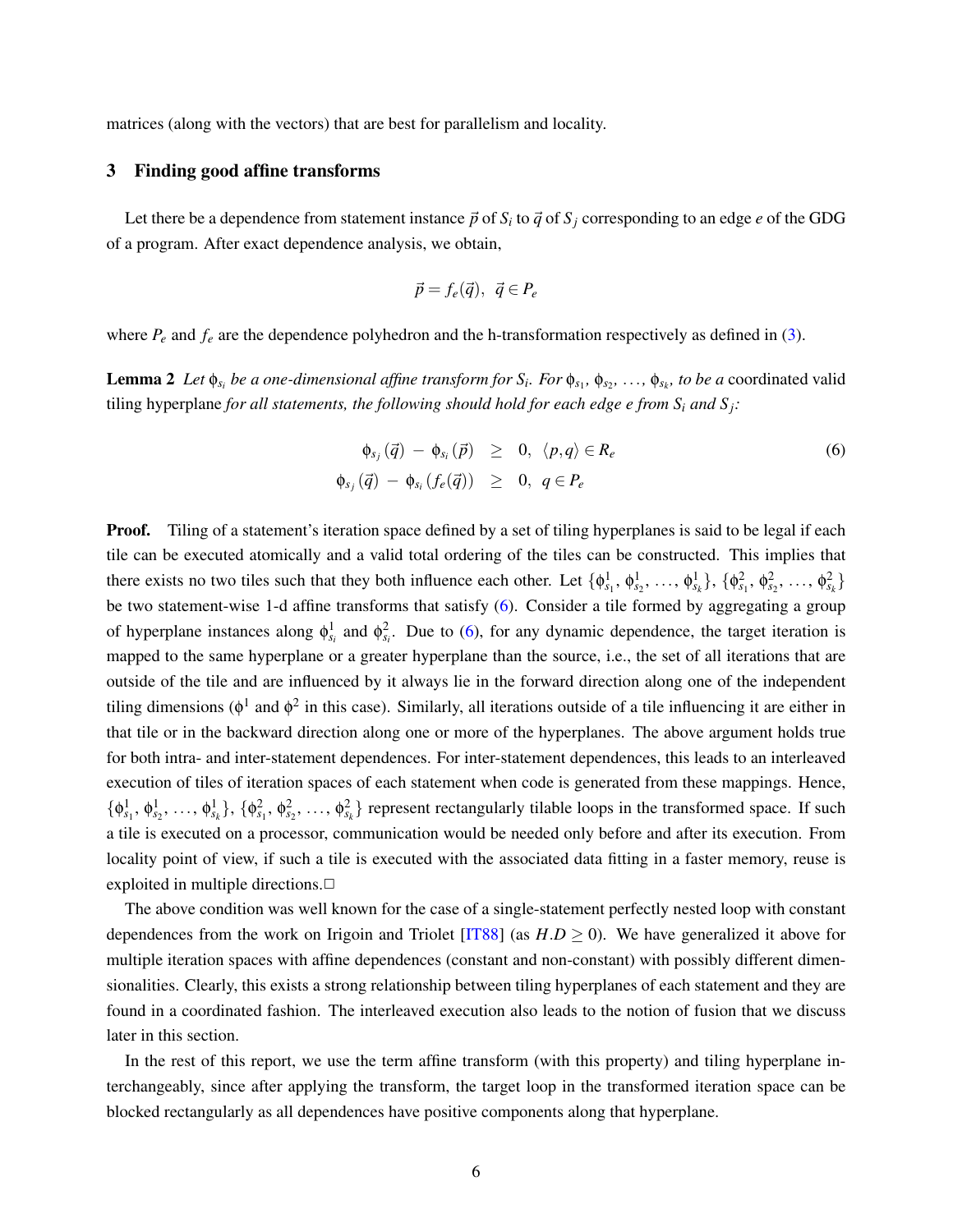Tiling hyperplanes are used for parallelization as well as for data locality optimization. Our goal is to find optimal hyperplanes for that purpose for all statements, i.e., the output of our algorithm should be, for each statement, as many hyperplanes as the dimensionality of its iteration space polytope, forming a spanning basis. *Since each hyperplane either carries a dependence or puts it in its null space (due to*  $\geq 0$  *in Eqn[.6\)](#page-6-1)*, *and since the set of target hyperplanes span the entire polytope of the statement, every dependence is carried at some level or the other*. This approach of finding spanning bases is different from most works in this area that obtain good schedules as outer loops and then inner parallel loops. Parallel code generation in both cases is different; we also address this later.

Consider the perfectly nested version of 1-d Jacobi shown in Fig. [2\(a\)](#page-7-0) as an example. This discussion also applies to the imperfectly nested version, but for convenience we first look at the single-statement perfectly nested version. We first describe solutions obtained by existing state of the art approaches - Lim and Lam's affine partitioning [\[LL98,](#page-27-4) [LCL99\]](#page-26-5) and Griebl's space and time tiling with FCO placement [\[Gri04\]](#page-26-6). Lim and Lam define legal time partitions which have the same property of tiling hyperplanes we described in the previous section. Their algorithm obtains affine partitions that minimize the *order* of communication while maximizing the *degree* of parallelism. Using the validity constraint in Eqn [6,](#page-6-1) we obtain the constraints:  $(c<sub>t</sub> ≥ 0; c<sub>i</sub> + c<sub>j</sub> ≥ 0; c<sub>i</sub> - c<sub>j</sub> ≥ 0).$ 

<span id="page-7-0"></span>

| for $t = 1$ , T do                                   | for $i = 2$ to N       |
|------------------------------------------------------|------------------------|
| for $I = 2$ , N-1 do                                 | <b>S1</b> : $b[i] = 0$ |
| $a[t,i] = 0.33*(a[t-1,i] + a[t-1,i-1] + a[t-1,i-1])$ | end for                |
| $1,i+1]$                                             | for $i = 2$ to N       |
| end for                                              | <b>S2:</b> $a[i] = b$  |
| end for                                              | end for                |
| (a) 1-d Jacobi: perfectly nested                     | end for                |

```
for t = 1 to T do
                   -1 do
                   0.33 * (a[i-1] + a[i] + a[i+1])-1 do
                   \mathfrak{z}[i]end for
          (b) 1-d Jacobi: imperfectly nested
```


<span id="page-7-1"></span>**Figure 3. Communication volume with different valid hyperplanes for 1-d jacobi**

There are infinitely many valid solutions with the same order complexity of synchronization, but with different communication volumes that may impact performance. Although it may seem that the volume may not effect performance considering the fact that communication startup time on modern interconnects dominates, for higher dimensional problems like *n*-d Jacobi, the ratio of communication to computation in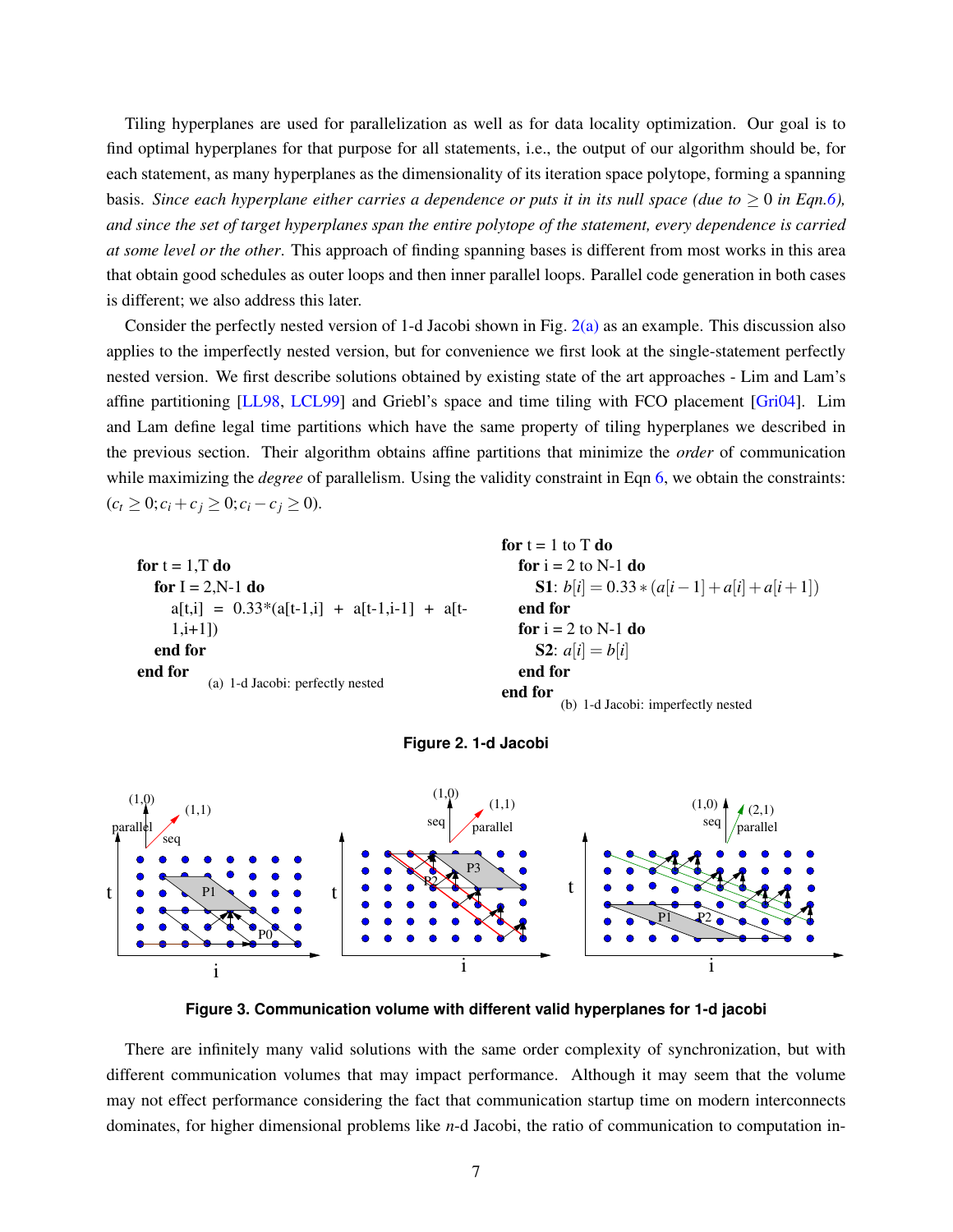creases (proportional to tile size raised to *n*−1). Existing works on tiling [\[SD90,](#page-27-7) [RS92,](#page-27-8) [Xue97\]](#page-28-0) can find near communication-optimal tiles for perfectly nested loops with constant dependences, but cannot handle arbitrarily nested loops. For 1-d Jacobi, all solutions within the cone formed by the vectors  $(1,1)$  and  $(1,-1)$  are valid tiling hyperplanes<sup>[1](#page-8-0)</sup>. For imperfectly nested Jacobi, Lim's algorithm [\[LL98\]](#page-27-4) finds two valid independent solutions without optimizing for any particular criterion. In particular, the solutions found by their algorithm (Algorithm A in [\[LL98\]](#page-27-4)) are  $(2,-1)$  and  $(3,-1)$  which are clearly not the best tiling hyperplanes to minimize communication volume, though they do minimize the *order* of synchronization which is  $O(N)$  (in this case any valid hyperplane has  $O(N)$  synchronization). Figure [3](#page-7-1) shows that the required communication increases as the hyperplane gets more and more oblique. For a hyperplane with normal  $(k,1)$ , one would need  $(k+1)T$ values from the neighboring tile.

Using Griebl's approach, we first find that only space tiling is enabled with Feautrier's schedule being  $\theta(t,i) = t$ . With FCO placement along (1,1), time tiling is enabled that can aggregate iterations into time tiles thus decreasing the frequency of communication. However, note that communication in the processor space occurs along  $(1,1)$ , i.e., two lines of the array are required. However, using  $(1,0)$  and  $(1,1)$  as tiling hyperplanes with  $(1,0)$  as space and  $(1,1)$  as inner time and a tile space schedule of  $(2,1)$  leads to only one line of communication along (1,0). Our algorithm finds such a solution.

We now develop a cost metric for an affine transform that captures reuse distance and communication volume.

## 3.1 Cost function

We define an affine form δ*e*:

$$
\delta_e(\vec{q}) = \phi_{s_i}(\vec{q}) - \phi_{s_j}(f_e(\vec{q})), \ \vec{q} \in P_e \tag{7}
$$

The affine form  $\delta_e(\vec{q})$  holds much significance. This function is also the number of hyperplanes the dependence *e* traverses along the hyperplane normal. It gives us a measure of the reuse distance if the hyperplane is used as time, i.e., if the hyperplanes are executed sequentially. Also, this function is a rough measure of communication volume if the hyperplane is used to generate tiles for parallelization and used as a processor space dimension. An upper bound on this function would mean that the number of hyperplanes that would be communicated as a result of the dependence at the tile boundaries would not exceed this bound. We are particularly interested if this function can be reduced to a constant amount or zero by choosing a suitable direction for φ: if this is possible, then that particular dependence leads to a constant or no communication for this hyperplane. Note that each  $\delta_e$  is an affine function of the loop indices. The challenge is to use this function to obtain a suitable objective for optimization in the affine framework.

# 3.2 Challenges

The constraints obtained from Eqn [6](#page-6-1) above only represent validity (permutability). We discuss below problems encountered when one tries to apply a performance factor to find a good tile shape out of the several possibilities.

<span id="page-8-0"></span><sup>&</sup>lt;sup>1</sup>For the imperfectly nested version of 1-d Jacobi, the valid cone is  $(2,1)$  and  $(2,-1)$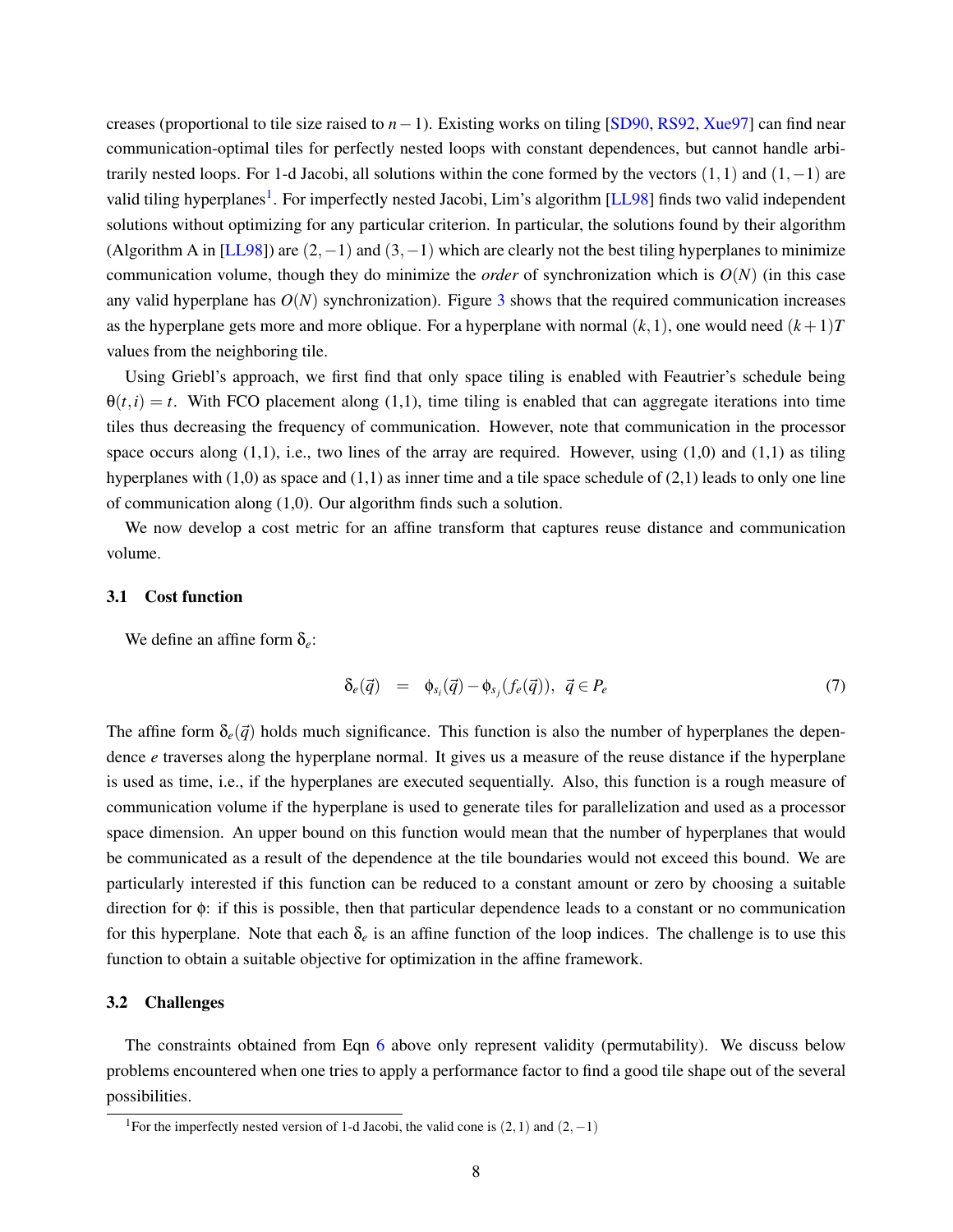The Farkas lemma has been used by many approaches in the polyhedral model [\[Fea92a,](#page-25-4) [Fea92b,](#page-26-4) [LL98,](#page-27-4)  $Gi(04, CGP<sup>+</sup>05, PBCV07]$  $Gi(04, CGP<sup>+</sup>05, PBCV07]$  $Gi(04, CGP<sup>+</sup>05, PBCV07]$  $Gi(04, CGP<sup>+</sup>05, PBCV07]$  to eliminate loop variables from constraints by getting equivalent linear inequalities. The affine form in the loop variables is expressed equivalently as a positive linear combination of the faces of the dependence polyhedron. When this is done, the coefficients of the loop variables on the left and right hand side are equated to eliminate the constraints of variables. This is done for each of the dependences, and the constraints obtained are aggregated. The resulting constraints are entirely in the coefficients of the tile mappings and Farkas multipliers. All Farkas multipliers can be eliminated, some by Gaussian elimination and the rest by Fourier-Motzkin [\[Sch87\]](#page-27-6). However, an attempt to minimize communication volume ends up in an objective function involving both loop variables and hyperplane coefficients. For example,  $\phi(\vec{q}) - \phi(f_e(\vec{q}))$ could be  $c_1 i + (c_2 - c_3) j$ , where  $1 \le i \le N \wedge 1 \le j \le N \wedge i \le j$ . One could possibly end up with such a form when one or more of the dependences are not uniform, making it infeasible to construct an objective function involving only the unknown hyperplane coefficients.

A possible approach touched upon by Feautrier is to visit all vertices of the polyhedron in the hyperplane coefficients space characterized by the constraints that express validity. It is likely that vertices will dominate all other points in the solution space. However, this procedure is not scalable beyond the smallest inputs. For example, for a sequence of two nested loops, each with a 3-d iteration space, the number of coefficients is at least 14. *p* unknowns could lead to exploration of up to 2*<sup>p</sup>* vertices (hypercube) in the worst case.

It is also plausible that a positive spanning basis to the set of constraints obtained is better than other solutions. This is due to the fact that any valid tiling hyperplane can be expressed as a positive linear combination of the vectors in the positive spanning basis and that the basis represents the tight extreme vectors for the cone of solutions. This is indeed true for the perfectly nested 1-d Jacobi for which (1,1) and (1,−1) are good hyperplanes. However, we do not know whether this holds in the general case, but clearly they are sub-optimal when compared to  $(1,0)$  and  $(1,1)$  for perfectly nested 1-d Jacobi.

#### 3.3 Details of Approach

We first discuss a result that would take us closer to the solution.

Lemma 3 *If all iteration spaces are bounded, there exists at least one affine form v in the structure parameters*  $\vec{n}$ , that bounds  $\delta_e(\vec{q})$  for every dependence edge e, i.e., there exists

$$
v(\vec{n}) = u \cdot \vec{n} + w \tag{8}
$$

*such that*

<span id="page-9-0"></span>
$$
v(\vec{n}) - (\phi_{s_i}(\vec{q}) - \phi_{s_j}(f_e(\vec{q}))) \geq 0, \ \vec{q} \in P_e, \forall e \in E
$$
  

$$
v(\vec{n}) - \delta_e(\vec{q}) \geq 0, \ \vec{q} \in P_e, \forall e \in E
$$
  
(9)

The idea behind the above is that even if  $\delta_e$  involves loop variables, one can find large enough constants in *u* that would be sufficient to bound  $\delta_e(\vec{p})$ . Note that the loop variables themselves are bounded by affine functions of the parameters, and hence the maximum value taken by  $\delta_e(\vec{p})$  will be bounded by such an affine form. Also, since  $v(\vec{n}) \geq \delta_e(\vec{p}) \geq 0$ , *v* should increase with an increase in the structural parameters, i.e., the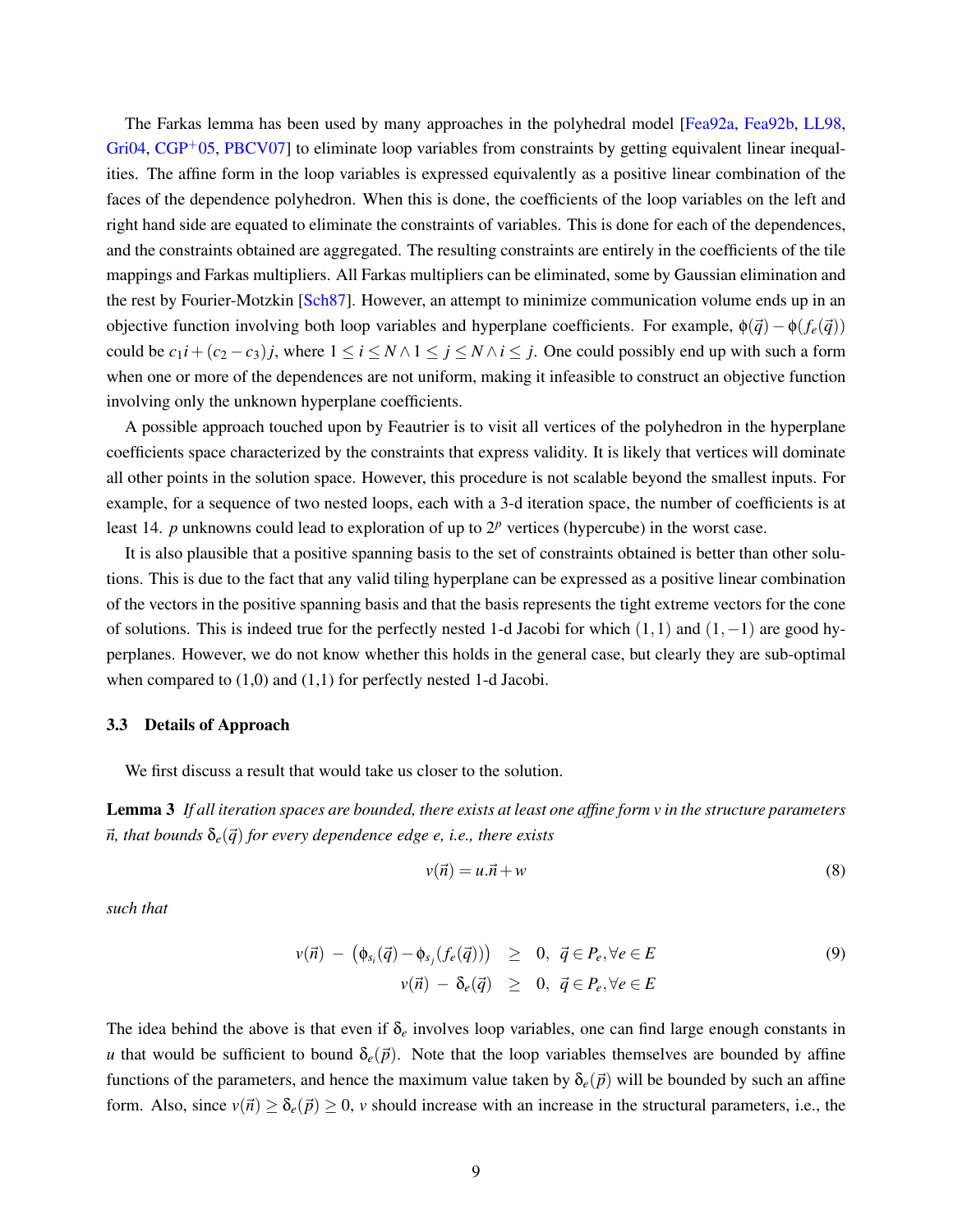coordinates of *u* are positive. The reuse distance or communication volume for each dependence is bounded in this fashion by the same affine form.

Now, we apply the Farkas lemma to [\(9\)](#page-9-0).

$$
v(\vec{n}) - \delta_e(\vec{q}) \equiv \lambda_{e0} + \sum_{k=1}^{m_e} \lambda_{ek} \left( c_{ek} \left( \frac{\vec{i}}{\vec{n}} \right) + d_{ek} \right)
$$
 (10)

The above is an identity and the coefficients of each of the loop indices in  $\vec{i}$  and parameters in  $\vec{n}$  on the left and right hand side can be gathered and equated. We now get linear inequalities entirely in coefficients of the affine mappings for all statements, components of row vector  $\vec{u}$ , and  $w$ . The above inequalities can be at once be solved by finding a lexicographic minimal solution with  $\vec{u}$  and  $w$  in the leading position, and the other variables following in any order.

<span id="page-10-0"></span>
$$
\text{minimize}_{\prec} \{u_1, u_2, \dots, u_k, w, \dots, c_i's, \dots\} \tag{11}
$$

Finding the lexicographic minimal solution is within the reach of the simplex algorithm and can be handled by the PIP software [\[Fea88\]](#page-25-3). Since the structural parameters are quite large, we first want to minimize their coefficients. We do not lose the optimal solution since an optimal solution would have the smallest possible values for *u*'s. Note that the relative ordering of the structural parameters and their values at runtime may effect the solution, but considering this is beyond the scope of this approach.

The solution gives a hyperplane for each statement. Note that the application of the Farkas lemma to [\(9\)](#page-9-0) is not required in all cases. When a dependence is uniform, the corresponding  $\delta_e$  is independent of any loop variables, and application of the Farkas lemma is not required. In such cases, we just have  $w \ge \delta_e$ .

Finding independent solutions. Minimizing the objective function with the simplex algorithm gives us a single solution to the coefficients of the best mappings for each statement. We need at least as many independent solutions as the dimensionality of the polytope associated with each statement. Hence, once a solution is found, we run the LP solver again to find the next solution with the constraints being augmented by new ones. The new constraints make sure of independence with solutions found so far. Let the rows of *H<sup>S</sup>* represent the solutions found so far for a statement *S*. Then, the sub-space orthogonal to  $H_S$  is given by:

<span id="page-10-1"></span>
$$
J = I - H_S^T \left( H_S H_S^T \right)^{-1} H_S \tag{12}
$$

Note that  $J.H_S^T$  is 0, i.e., the rows of  $H_S$  are orthogonal to those of *J*. Any one of the inequalities given by,  $J.\vec{h}'_S > \vec{0}$  or  $J.\vec{h}'_S < \vec{0}$  gives the necessary constraint to be added for statement *S* to make sure that  $h'_S$  has a non-zero component in the sub-space orthogonal to *HS*. Note that orthogonality is satisfied if either one of the constraints in  $J.\vec{h}^{\prime}_{S} \geq 1$  or  $J.\vec{h}^{\prime}_{S} \leq -1$  is satisfied for a given statement. Ideally, all cases have to be tried and the best among those chosen. When the number of statements is large, this leads to a large number of cases. In such cases, we restrict ourselves to the sub-space of the orthogonal space where all the constraints are positive. This leads to the addition of the constraints:  $J.h'_S \ge 0 \wedge \sum J_i.h'_S \ge 1$ , where  $J_i$  is a row of  $J$ , i.e., a single case in which a fixed number of constraints is added for each statement. As more independent solutions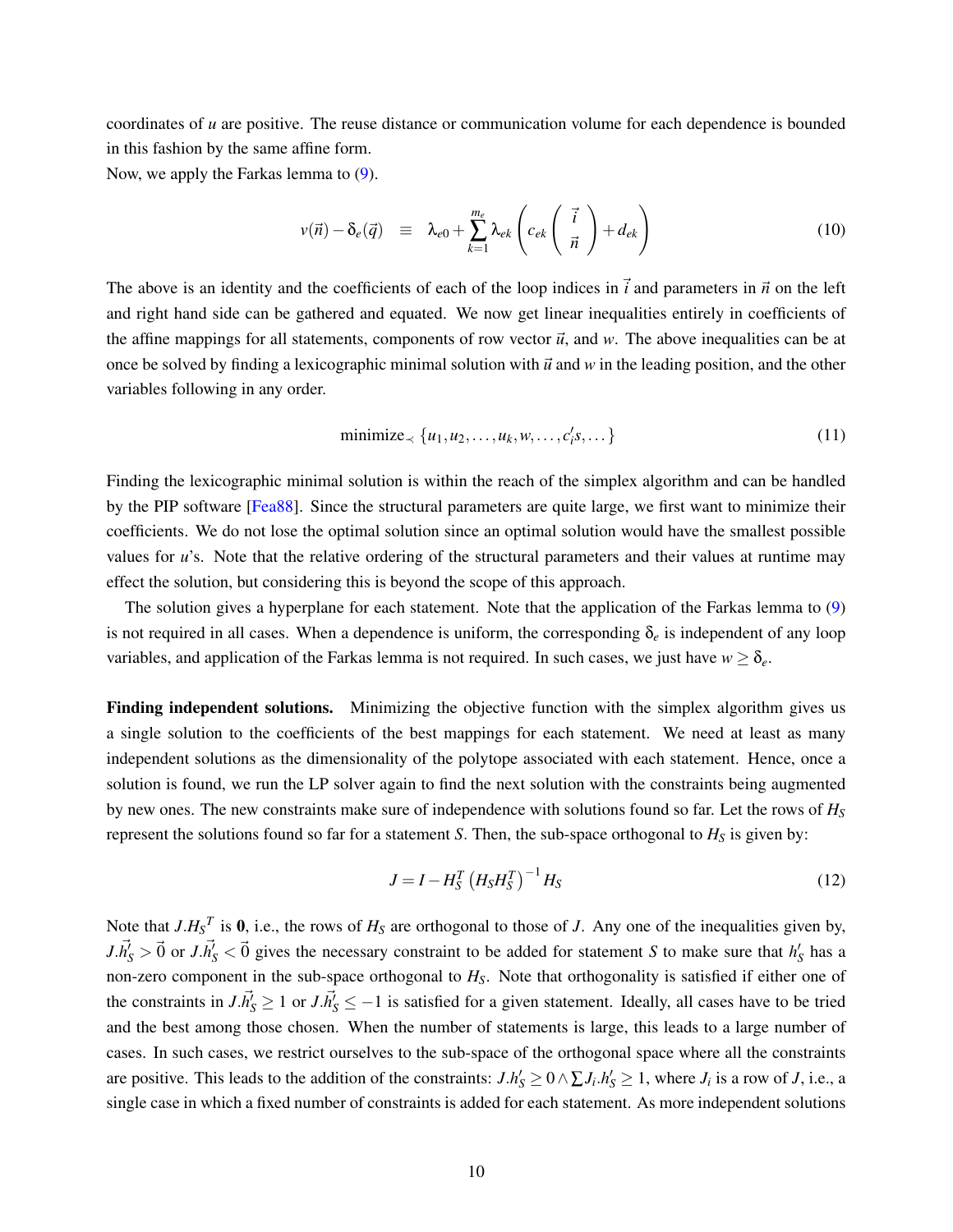are found, the dimensionality of the orthogonal sub-space reduces and the fixed number of constraints added for each statement decreases. By just considering a particular portion of the orthogonal sub-space, we are mainly discarding solutions that involve loop reversals or combination of reversals with other transformations. However, in practice, we believe that this may not make a significant difference.

The mappings found are independent on a per-statement basis. When there are statements with different dimensionalities, the number of such independent mappings found for each statement is equal to the number of outer loops it has in the original program. Hence, no more orthogonality constraints need be found for statements for which enough independent solutions have been found (the rest of the rows get automatically filled with zeros). As mentioned in Sec. [2.3,](#page-4-1) the number of rows in the transformation matrix is the same for each statement and the depth of the deepest loop nest in the target loop code is the same as that of the source loop nest. Overall, a hierarchy of fully permutable loop nests are found, and a lower level in the hierarchy will not be obtained unless constraints corresponding to dependences that have been carried by the parent permutable set have been removed.

## 3.4 Communication and locality optimization unified

From the algorithm described above, both synchronization-free and pipelined parallelism is found. Note that the best possible solution to Eqn. [\(11\)](#page-10-0) is with  $(u = 0, w = 0)$  and this happens when we find a hyperplane that has no dependence components along its normal, which is a fully parallel loop requiring no synchronization if it is at the outer level (*outer parallel*); it could be an inner parallel loop if some dependences were removed previously and so a synchronization is required after the loop is executed in parallel. Thus, in each of the steps that we find a new independent hyperplane, we end up first finding all synchronization-free hyperplanes; these are followed by a set of fully permutable hyperplanes that are tilable and pipelined parallel requiring constant boundary communication ( $u = 0$ ;  $w > 0$ ) w.r.t the tile sizes. In the worst case, we have a hyperplane with  $u > 0$ ,  $w > 0$  resulting in long communication from non-constant dependences. It is important to note that the latter are pushed to the innermost level. By bringing in the notion of communication volume and its minimization, all degrees of parallelism are found in the order of their preference.

From the point of view of data locality, note that the hyperplanes that are used to scan the tile space are same as the ones that scan points in a tile. Hence, data locality is optimized from two angles: (1) cache misses at tile boundaries are minimized for local execution (as cache misses at local tile boundaries are equivalent to communication along processor tile boundaries); (2) by reducing reuse distances, we are increasing the size of local tiles that would fit in cache. The former is due to selection of good tile shapes and the latter by the right permutation of hyperplanes (which is implicit in the order in which we find hyperplanes).

# 3.5 Space and time in transformed iteration space.

By minimizing  $\phi(q) - \phi(p)$  as we find hyperplanes from outermost to innermost, we push dependence carrying to inner loops and also ensure that no loops have negative dependences components so that all target loops can be blocked. Once this is done, if the outer loops are used as space (how many ever desired, say *k*), and the rest are used as time (note that at least one time loop is required unless all loops are synchronizationfree parallel), communication in the processor space is optimized as the outer space loops are the *k* best ones.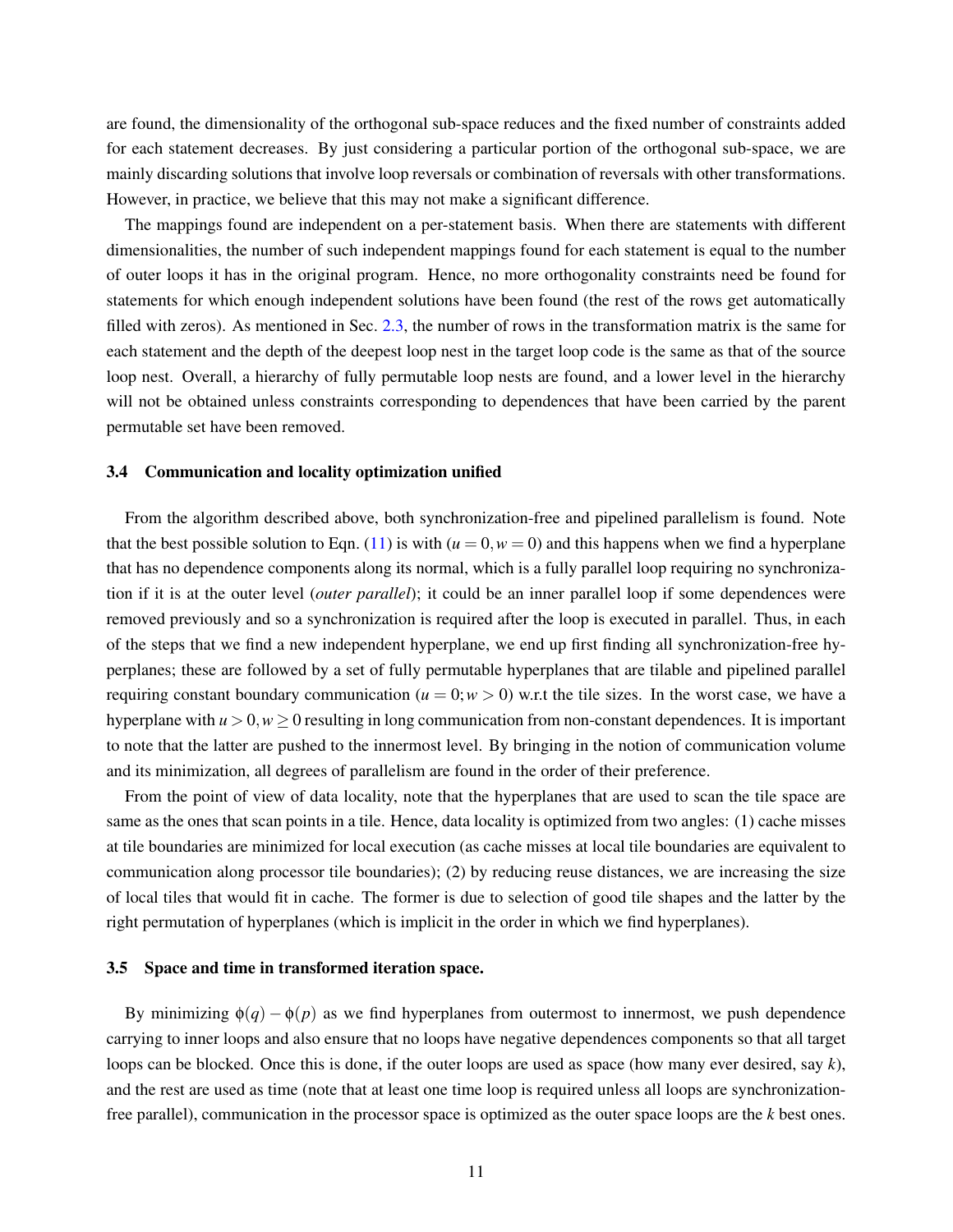All loops can be tiled resulting in coarse-grained parallelism as well as better reuse within a tile. Hence, the same set of hyperplanes are used to scan points in a tile, while a transformation is necessary in the outer tile space loops to get a tile schedule for parallel code generation. This is addressed in Sec. [3.10.](#page-15-0)

## <span id="page-12-3"></span>3.6 Fusion in the affine framework

The same affine hyperplane partitioning algorithm described in the previous section can enable fusion across multiple iteration spaces that are weakly connected, as in sequences of producer-consumer loops.

Consider the sequence of two matrix-vector multiplies in Figure  $4(a)$ . Applying our algorithm on it first gives us only one solution:

$$
\phi_{S_1} = (1,0), \quad \phi_{S_2} = (0,1)
$$

This implies fusion of the *i* loop of  $S_1$  and the *j* loop of  $S_2$ . Putting the orthogonality constraint now, we do not obtain any more solutions. Hence, now removing the dependence dismissed by it, and running affine partitioning again does not yield any solutions as the loops cannot be fused further. The remaining unfused loops are thus placed lexicographically inside as shown in Figure [4\(b\).](#page-12-1)

<span id="page-12-0"></span>

## <span id="page-12-2"></span><span id="page-12-1"></span>**Figure 4. Two matrix vector multiplies**

Solving for hyperplanes for multiple statements leads to a schedule for each statement such that all statements in question are *finely* interleaved: this is indeed fusion with either a permutation, a skew, and/or a constant shift. In many cases, we find it to be a permutation (as in Figure [4\)](#page-12-2) or a constant shift (shown for 1-D imperfectly nested Jacobi later). Hence, a common tiling hyperplane also represents a fused loop, and can be employed for components that are weakly connected to reduce reuse distances. Note that it is important to leave the structure parameter  $\vec{n}$  out of our affine transform definition in [6](#page-4-2) for the above to hold true. The set of valid independent hyperplanes that can be found from our algorithm when multiple statements are involved is the maximum number of loops that can be fused for those statements.

Consider the sequence of three matrix vector multiplies such as  $y = Ax$ ;  $z = By$ ;  $w = Cz$ . Together, these three loop nests do not have a common surrounding loop. However, it is possible to fuse the first two or the last two. When our algorithm is run on all three components, no valid tiling hyperplane is found. There exists a valid tiling hyperplane when the algorithm is ran for  $M_1$  and  $M_2$ , or for  $M_2$  and  $M_3$ , similar to that in Figure [4.](#page-12-2) With this motivation, we generalize the notion of fusion in the affine framework.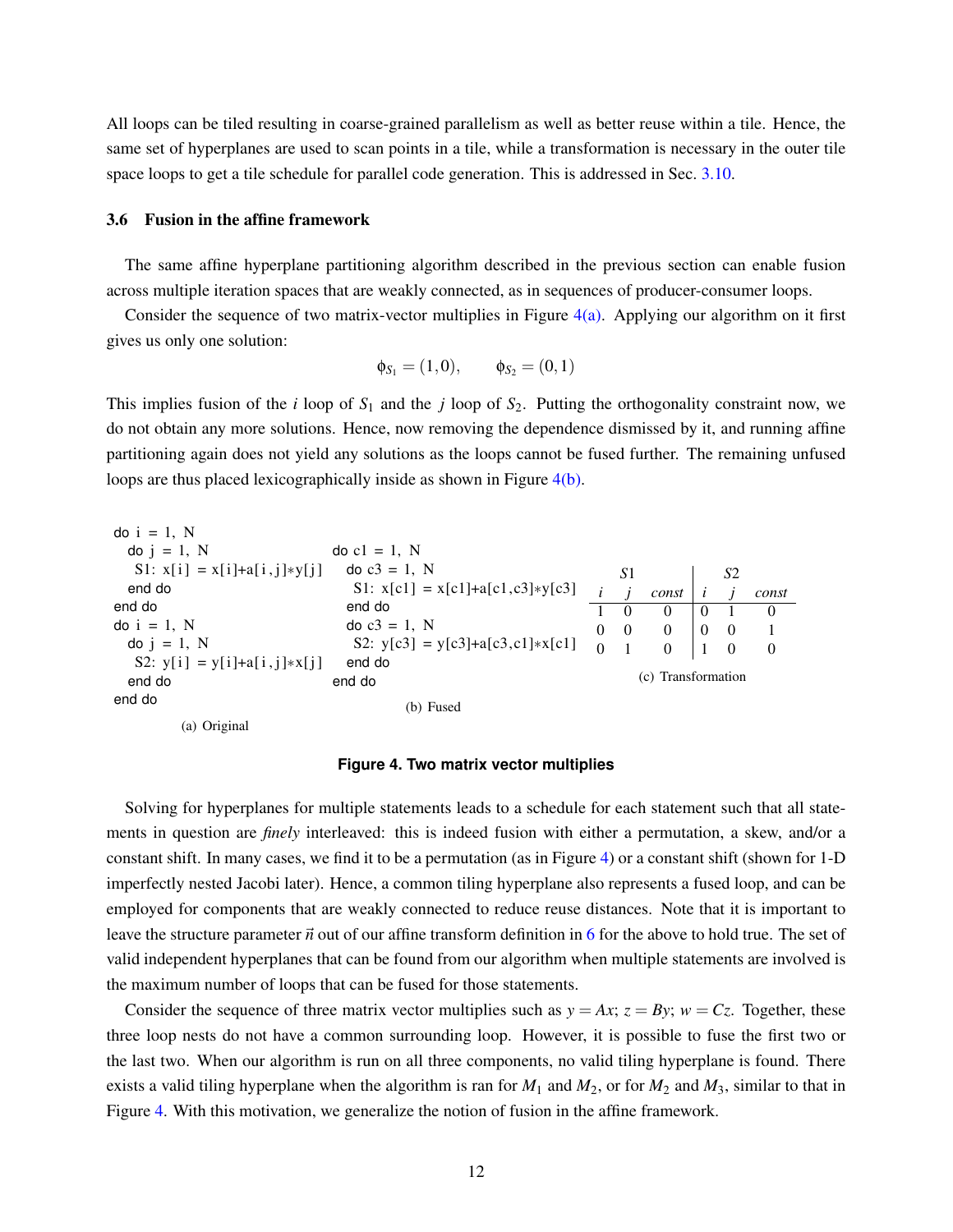Fusion for a sequence of loop nests. Given the GDG, a set of nodes on a path can be tested for fusion using our algorithm. Let there be a path of strongly-connected components (a chain of strongly-connected components that are weakly connected) of length *n* with a maximum nesting depth of *m* (for some statement in it). If there exist *m* independent solutions to our constraints, the statements are fully fusable, i.e., they can be embedded into a perfectly nested loop. If no valid solution exists (as in the case of three matrix vector multiply sequences described earlier), there is no common loop for all of the *n* statements. The number of solutions found gives the number of fusible loops. If the number of solutions found is less than *m*, dependences between two adjacent strongly connected components need to be *cut*, and these dependences are ignored from both validity and objective constraints for solutions to be found yet. Note that there are multiple places where the cut can be placed. Currently, we use a simple heuristic based on the number of dependences crossing two adjacent strongly connected components. After transformation, the transformed structures need to be placed one after the other – this is expressed in the transformation matrix by adding a row (to the matrix of each statement) which maps all statements preceding the point where the cut was made to zero, and those after to one – i.e.,  $\phi(S_i) = 0$  if  $i \le u$  and  $\phi(S_i) = 1$  if  $i \ge v$ , where  $S_u$  and  $S_v$  are the first and last statements respectively in the two strongly connected components between which the cut was made. The process is repeated recursively till as many independent solutions are found for the deepest statement as its nesting depth. Thus, the transformation matrix found for every statement has full column rank. Rows of the transformation matrix are in a suitable form to be expressed as scattering functions to a code generation tool like CLooG [\[clo,](#page-25-6) [Bas04\]](#page-25-1). For example, for the sequence of matrix-vector multiplies, the transformation matrices corresponding to the transformation in Fig. [4](#page-12-2) are below.

Multi-dimensional schedules. Code for which other techniques in the literature come up with multidimensional schedules (i.e., code that does not accept one-dimensional schedules), are handled with our algorithm without any special treatment.

do  $i = 1$ , N do  $j = 1$ , N  $s = s + a[i, j];$ end do end do

Consider the above example from the literature [\[Fea92b\]](#page-26-4). Using our algorithm, (1,0) is the first and the only hyperplane found that satisfies the permutability constraint for all dependences. Unless dependences carried by it are removed, we cannot find another solution. When this is done, the dependence  $(i, j) \rightarrow (i', j')$ where  $i' = i + 1 \land j = N \land j' = 1$  is removed; subsequently, (0,1) is found as the next hyperplane.

A loop nest is not amenable to any parallelization if a single solution to the mapping coefficients is obtained repeatedly at every level, and the last loop also carries a dependence. This corresponds to a completely sequential loop nest or multiple loop nests that have only one common surrounding loop (carrying a dependence) at any level.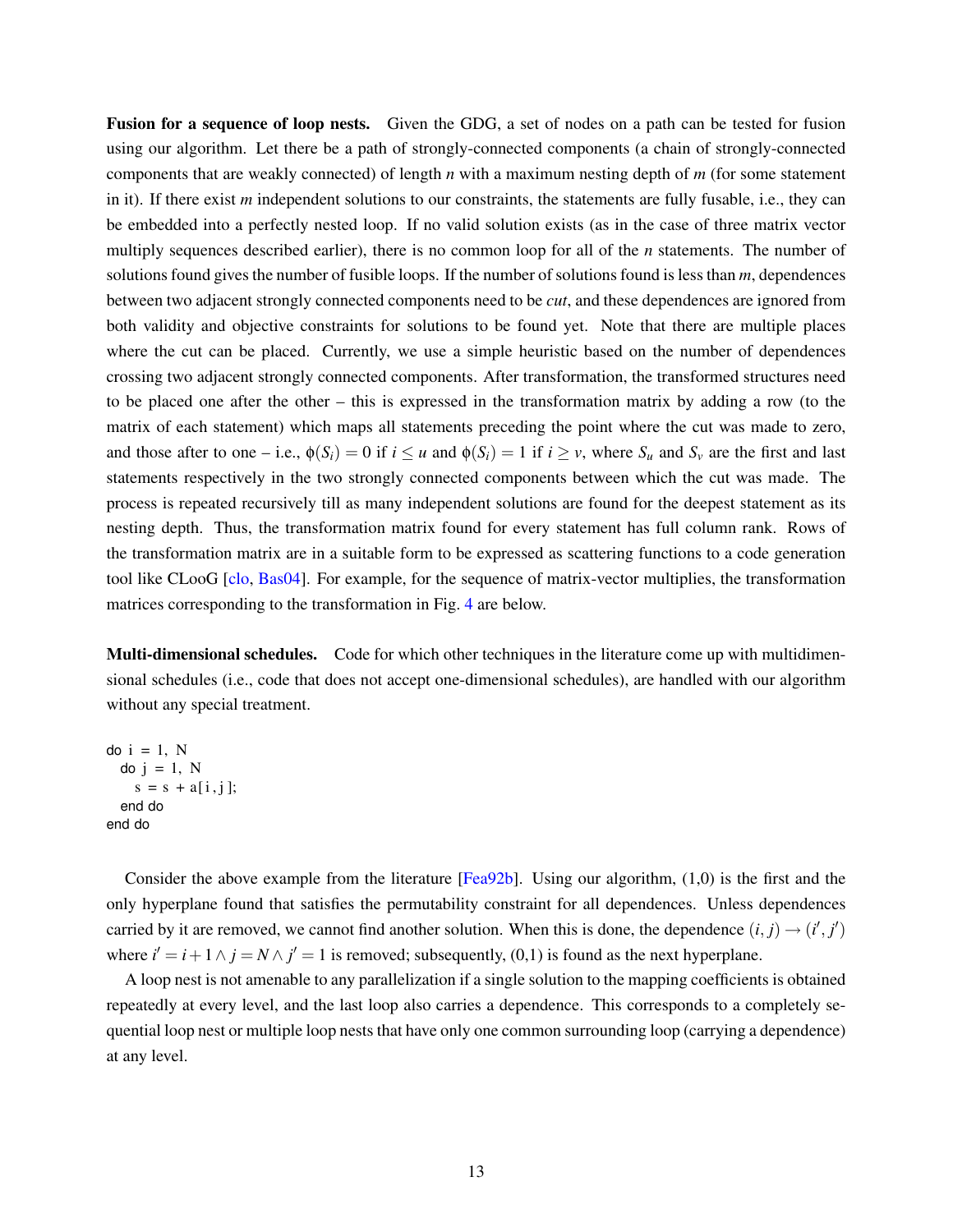# 3.7 Summary

We can broadly conclude the following from this section. For affine partitioning on a path in the GDG, the set of independent solutions obtained from our algorithm have the following properties.

If *k* independent solutions are found at any level by our algorithm, the following are equivalent:

- 1. There exist *k* fully permutable loops at that level
- 2. There exist at least  $k-1$  degrees of parallelism
- 3. There exist *k* tilable loops at that level
- 4. There exist *k* common (fused) surrounding loops at that level

Our entire algorithm is summarized below.

Algorithm 1 Affine transformation algorithm

Input Generalized dependence graph (includes h-transformations and dependence polyhedra)

- 1: for each dependence *d* do
- 2: Build legality constraints: if the dependence is not an intra-statement uniform dependence, apply Farkas lemma on  $\phi(\vec{q}) - \phi(f_d(\vec{q})) \ge 0$  under  $\vec{q} \in P_d$ , and eliminate all Farkas multipliers
- 3: Build communication volume/reuse distance bounding constraints: apply Farkas lemma to  $v(\vec{n})$   $(\phi(\vec{q}) - \phi(f_d(\vec{q})) \ge 0$  under  $\vec{q} \in P_d$ , and eliminate all Farkas multipliers
- 4: Aggregate constraints from the above two into  $C_d(i)$
- 5: end for
- 6: repeat
- 7:  $C \leftarrow \emptyset$
- 8: for each dependence *d* that is not carried do
- 9:  $C \leftarrow C \cup C_d(i)$
- 10: end for
- 11: Find as many independent solutions as possible to *C* (*lexmin* with *u*'s coefficients in the leading position); orthogonality constraints are added after each soln is found
- 12: if no solutions were found then
- 13: Cut dependences between two strongly-connected components in the GDG and insert the appropriate *splitter* in the transformation matrices of the statements
- $14:$  end if
- 15: Remove dependences carried by solutions found above
- 16: until Enough independent solutions for the statement with maximum iteration space dimensionality are found
- **Output** A transformation matrix for each statement

# 3.8 Accuracy of metric and refinement.

The metric we presented here can be refined while keeping the problem within ILP. The motivation behind taking a *max* is to avoid multiple counting of the same set of points that need to be communicated for different dependences. This happens when all dependences originate from the same data space and the same order volume of communication is required for each of them. Using the sum of max'es on a per-array basis is a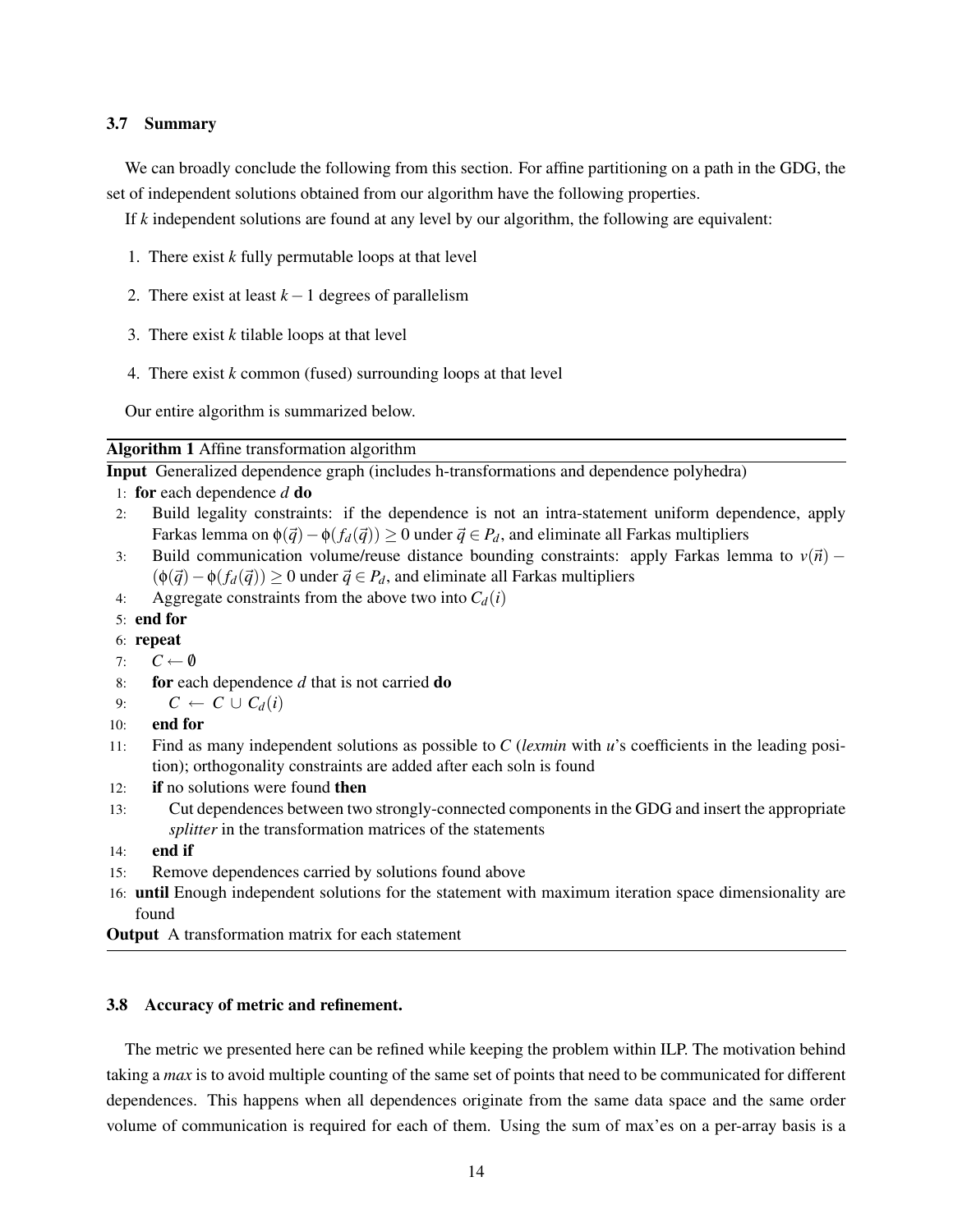more accurate metric. Also, even for a single array, sets of points with very less overlap or no overlap may have to be communicated for different dependences. Also, different dependences may have source dependence polytopes of different dimensionalities. Note that the image of the source dependence polytope under the data access function associated with the dependence gives the actual set of points to be communicated. Hence, just using the communication rate (number of hyperplanes on the tile boundary) as the metric may not be accurate enough. This can be taken care of by having different communication volume bounds for dependences with different orders of communication, and using the bound coefficients for dependences with higher orders of communication as the leading coefficients while finding the lexicographic minimal solution. Hence, the metric can be easily refined within the linear cost model we have.

# 3.9 Limitations

Trade-off between fusion and parallelization. Consider the sequence of matrix vector multiplies shown in Fig. [4.](#page-12-2) Fusing it allows better reuse, however it leads to loss of parallelism. Both loop nests can be parallelized in a synchronization-free fashion when each of them is treated separately, and a synchronization is needed between them. However, after fusion we only get an inner level of parallelism from the inner loop of S2. Our approach cannot select the better of these two. It would always fuse if it is legal.

Concurrent start. The choice of space loops in the transformed space need not be just made based on communication volume. When there is a pipelined start-up processor space, the pipelined start-up can be eliminated in some cases  $[KBB<sup>+</sup>07]$  $[KBB<sup>+</sup>07]$ . For 1-D Jacobi, it happens that concurrent start can be enabled by split or overlapped tiling along  $(1,1)$ , but not along  $(1,0)$ ; using  $(1,1)$  as space with split tiling is shown to provide better performance  $[KBB<sup>+</sup>07]$  $[KBB<sup>+</sup>07]$ .

## <span id="page-15-0"></span>3.10 Parallel code generation

Code generation under multiple affine mappings was first addressed by Kelly et al. [\[KPR95\]](#page-26-1). Significant advances were made by Quilleré et al [[QRW00\]](#page-27-2) and more recently by Bastoul [\[Bas04\]](#page-25-1) and Vasilache et al [\[VBC06\]](#page-27-3), and have been implemented into a freely available tool, CLooG [\[clo\]](#page-25-6). The transformations we produce can be readily given to CLooG as scattering functions. Unlike most other works, since we find sets of fully permutable loops, there may not be a single loop in the transformed space that carries all dependences (even if the code admits a one dimensional schedule). The outer loops we find are space loops and care has to be taken in the parallel code generation when these loops are pipelined parallel. Our approach to coarse-grained (tiled) parallel code generation is as follows.

- 1. At any level we have a set of fully permutable loops in the transformed space. Tile all loops in each such set.
- 2. Perform the following unimodular transformation on only the outer tile loops that step through the tile space (for each set):

 $(l_1, l_2, \ldots, l_k) \rightarrow (l_1 + l_2 + \cdots + l_k, l_2, \ldots, l_k)$ . This gives us an outer loop that is a valid tile schedule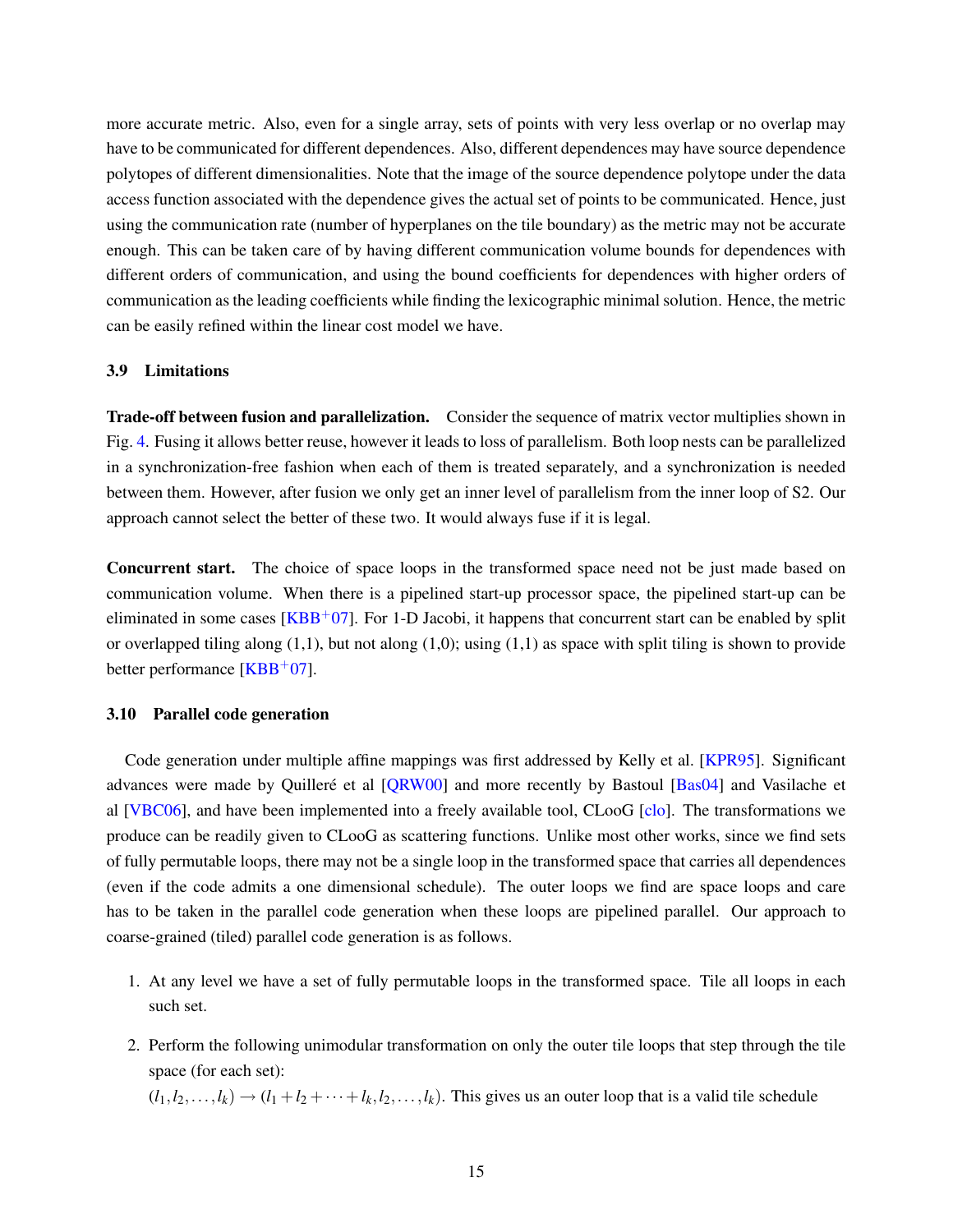3. Place a barrier at the end of the tile schedule loop (inside it) - one barrier for each set of permutable loops found.

Fig. [5](#page-16-1) shows this for a simple example with tiling hyperplanes  $(1,0)$  and  $(0,1)$ . Since each target loop has a non-negative component for every dependence and since all dependence are carried at some level or the other, the sum of all φ's satisfies is a valid tile schedule. Note that communication still happens along boundaries of  $l_1, l_2, \ldots, l_s$ , and the same old hyperplanes  $l_1, l_2, \ldots, l_k$  are used to scan a tile. Hence, reuse distances are minimized while scanning a tile and communication in the processor space is minimal. Note that obtaining an affine schedule and then enabling time tiling would still lead to communication along a non-optimal hyperplane.

```
do i = 1, N do
 do i = 1, N do
    a[i, j] = a[i-1, j] + a[i, j-1]end do
end do
                (a) Original
                                            do t=2, 2n, B
                                               doall P=max(1,t−N), min(t−1,N), B do
                                                do tT=t−p, min(t−p+B,N), 1
                                                  do pT = p, min(p+B,N), 1
                                                     a[tT, pT] = a[tT-1, pT] + a[tT, pT-1];end do
                                                end do
                                               end doall
                                               barrier
                                            end do
```
(b) Coarse-grained parallel barrier

# <span id="page-16-1"></span>**Figure 5. Shared memory parallel code generation example**

# <span id="page-16-0"></span>4 Examples

In this section, we apply our algorithm on different examples.

## 4.1 Example 1: Non-constant dependences

Figure [6](#page-17-0) shows an example from the literature [\[DV97\]](#page-25-7) with affine non-constant dependences. We exclude the constant  $c_0$  from the inequalities as we have a single statement. Dependence analysis produces the following h-transformations and dependence polyhedra:

<span id="page-16-2"></span>flow : 
$$
a[i', j'] \rightarrow a[i, j-1]
$$
  
\n*h* : *i'* = *i*, *j'* = *j* − 1; *P*<sub>1</sub> : 2 ≤ *j* ≤ *N*, 1 ≤ *i* ≤ *N*  
\nflow :  $a[i', j'] \rightarrow a[j, i]$   
\n*h* : *i'* = *j*, *j'* = *i*; *P*<sub>2</sub> : 2 ≤ *j* ≤ *N*, 1 ≤ *i* ≤ *N*, *i* − *j* ≥ 1  
\nanti :  $a[j', i'] \rightarrow a[i, j]$   
\n*h* : *j'* = *i*, *i'* = *j P*<sub>3</sub> : 2 ≤ *j* ≤ *N*, 1 ≤ *i* ≤ *N*, *i* − *j* ≥ 1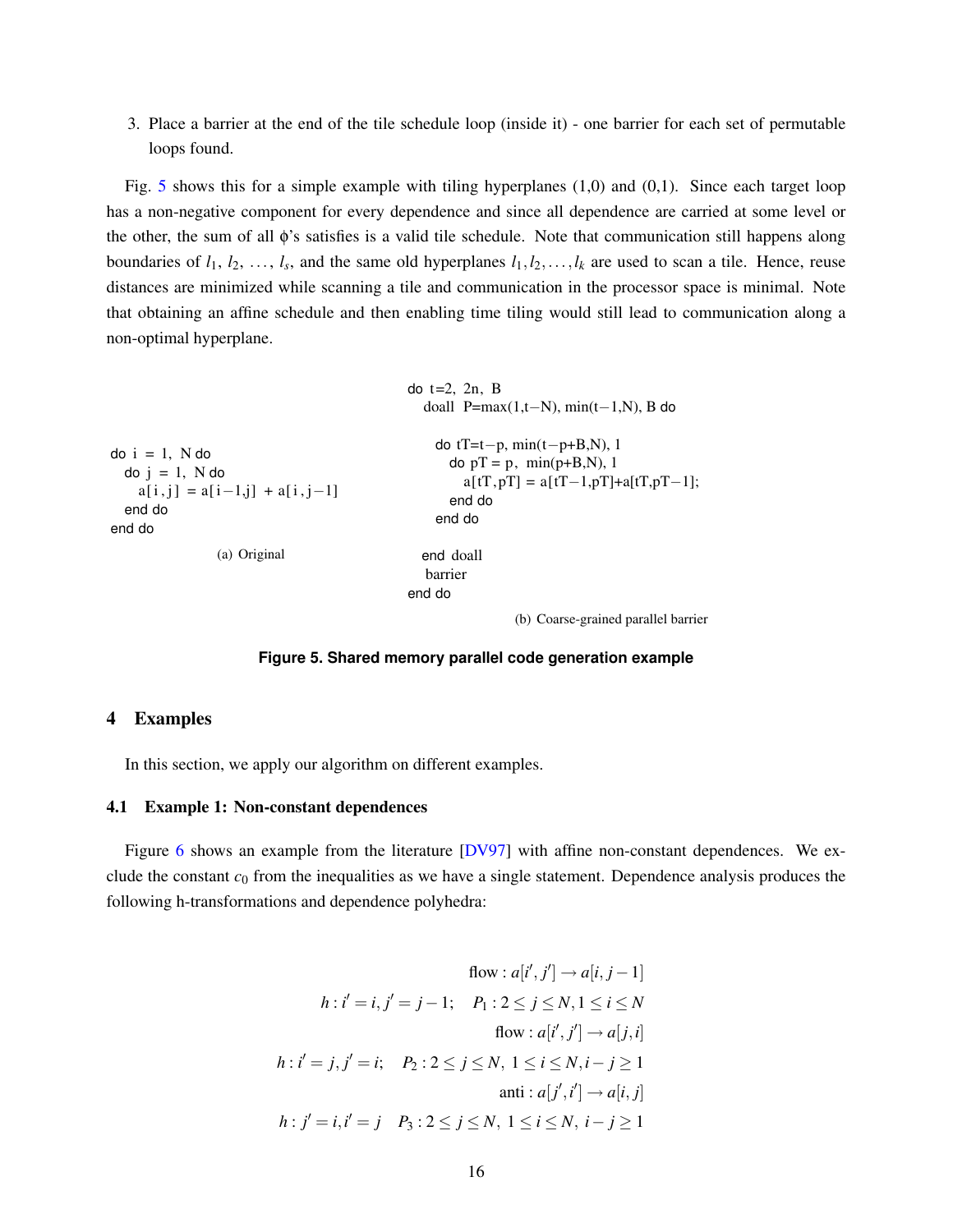<span id="page-17-1"></span>do  $i = 1$ , N do  $j = 2$ , N  $a[i, j] = a[j, i] + a[i, j-1]$ end do end do



<span id="page-17-0"></span>**Figure 6. Example 1: Non-constant dependences**

Dependence 1: Tiling legality constraint:

$$
c_i i + c_j j - c_i i - c_j (j - 1) \ge 0 \quad \Rightarrow \quad c_j \ge 0
$$

Since this is a constant dependence, the volume bounding constraint gives:

$$
w-c_j\geq 0
$$

Dependence 2: Tiling legality constraint:

$$
(c_i i + c_j j) - (c_i j + c_j i) \geq 0, \quad (i, j) \in P_2
$$

Applying Farkas lemma, we have:

$$
(c_i - c_j)i + (c_j - c_i)j
$$
  
\n
$$
\equiv \lambda_0 + \lambda_1 (N - i) + \lambda_2 (N - j)
$$
  
\n
$$
+ \lambda_3 (j - i - 1) + \lambda_4 (i - 1) + \lambda_5 (j - 1)
$$
  
\n
$$
\lambda_1, \lambda_2, \lambda_3, \lambda_4, \lambda_5 \ge 0
$$
\n(13)

LHS and RHS coefficients for *i*, *j*, *N* and the constants are equated in [\(13\)](#page-16-2) and the Farkas multipliers are eliminated through Fourier-Motzkin. The reader may verify that doing this yields:

$$
c_i - c_j \geq 0
$$

Volume bounding constraint:

$$
u_1N + w - (c_i j + c_j i - c_i i - c_j j) \ge 0, \quad (i, j) \in P_2
$$

Application of Farkas lemma in a similar way as above and elimination of the multipliers yields:

$$
u_1 \ge 0
$$
  
\n
$$
u_1 - c_i + c_j \ge 0
$$
  
\n
$$
3u_1 + w - c_i + c_j \ge 0
$$
\n(14)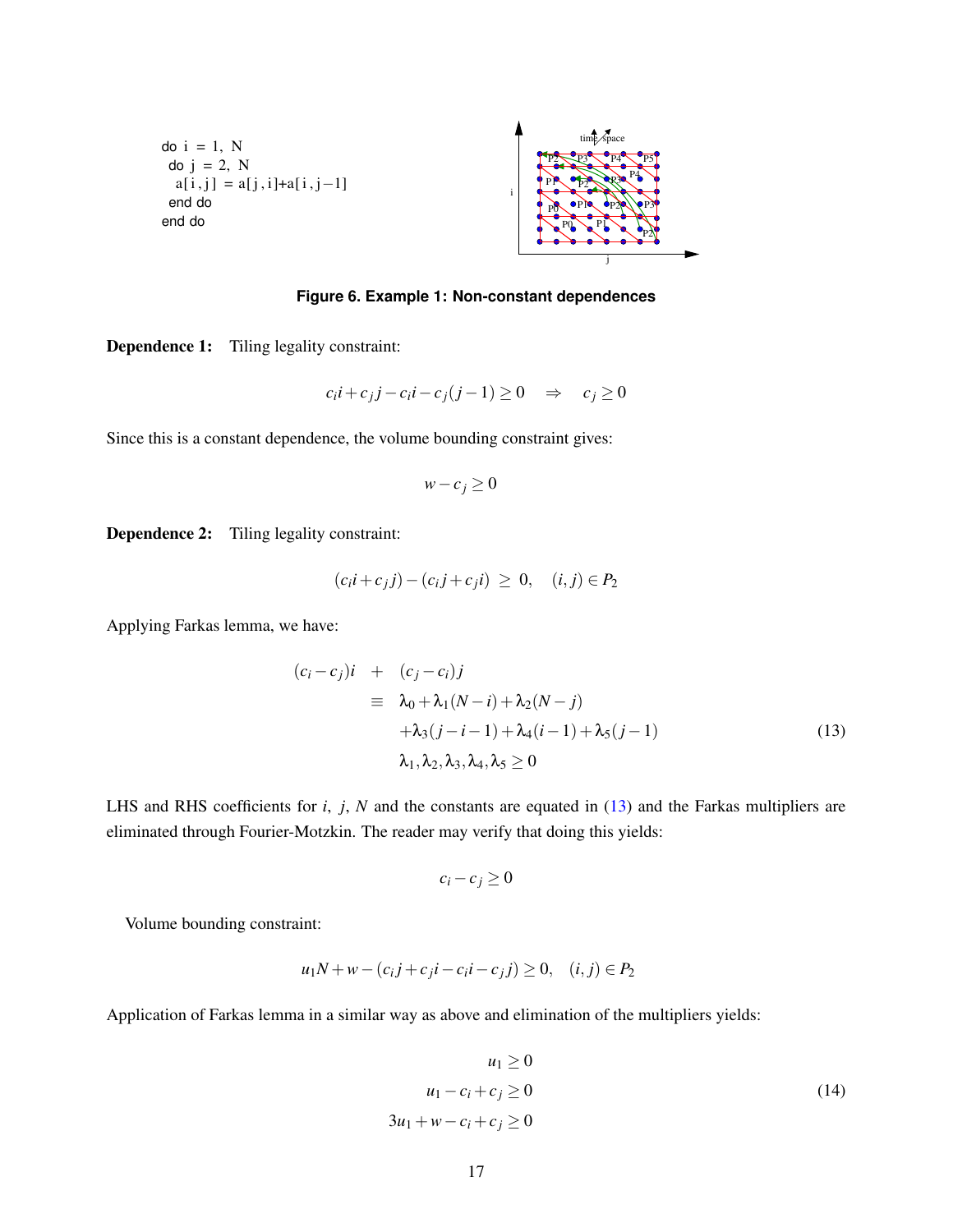**Dependence 3:** Due to symmetry with respect to *i* and *j*, the third dependence does not give anything more than the second one.

Finding the transformation. Aggregating legality and volume bounding constraints for all dependences, we obtain:

<span id="page-18-1"></span>
$$
c_j \ge 0
$$
  
\n
$$
w - c_j \ge 0
$$
  
\n
$$
c_i - c_j \ge 0
$$
  
\n
$$
u_1 \ge 0
$$
  
\n
$$
u_1 - c_i + c_j \ge 0
$$
  
\n
$$
3u_1 + w - c_i + c_j \ge 0
$$
  
\n
$$
\text{minimize}_{\prec} (u_1, w, c_i, c_j)
$$
\n(15)

The lexicographic minimal solution for the vector  $(u_1, w, c_i, c_j) = (0, 1, 1, 1)^2$  $(u_1, w, c_i, c_j) = (0, 1, 1, 1)^2$ . Hence, we get  $c_i = c_j = 1$ . Note that  $c_i = 1$  and  $c_j = 0$  is not obtained even though it is a valid tiling hyperplane as it involves more communication: it requires  $u_1$  to be positive.

The next solution is forced to have a positive component in the subspace orthogonal to  $(1,1)$  given by  $(12)$ as (1,-1). This leads to the addition of the constraint  $c_i - c_j \ge 1$  or  $c_i - c_j \le -1$  to the existing formulation. Adding  $c_i - c_j \ge 1$  to [\(15\)](#page-18-1), the lexicographic minimal solution is (1, 0, 1, 0), i.e.,  $u_1 = 1, w = 0, c_i = 1, c_j = 0$  $(u_1 = 0$  is no longer valid). Hence,  $(1,1)$  and  $(1,0)$  are the best tiling hyperplanes.  $(1,1)$  is used as space with one line of communication between processors, and the hyperplane (1,0) is used as time in a tile. The outer tile schedule is  $(2,1)$  ( =  $(1,0) + (1,1)$ ).

This transformation is in contrast to other approaches based on schedules which obtain a schedule and then the rest of the transformation matrix. Feautrier's greedy heuristic gives the schedule  $\theta(i, j) = 2i + j - 3$  which carries all dependences. However, using this as either space or time does not lead to communication or locality optimization. The (2,1) hyperplane has non-constant communication along it. In fact, the only hyperplane that has constant communication along it is (1,1). This is the best hyperplane to be used as a space loop if the nest is to be parallelized, and is the first solution that our algorithm finds. The  $(1,0)$  hyperplane is used as time leading to a solution with one degree of pipelined parallelism with one line per tile of near-neighbor communication (along  $(1,1)$ ) as shown in Fig. [4.1.](#page-17-1) Hence, a good schedule that tries to carry all dependences (or as many as possible) is not necessarily a good loop for the transformed iteration space.

<span id="page-18-0"></span> $2$ The zero vector is a trivial solution and is avoided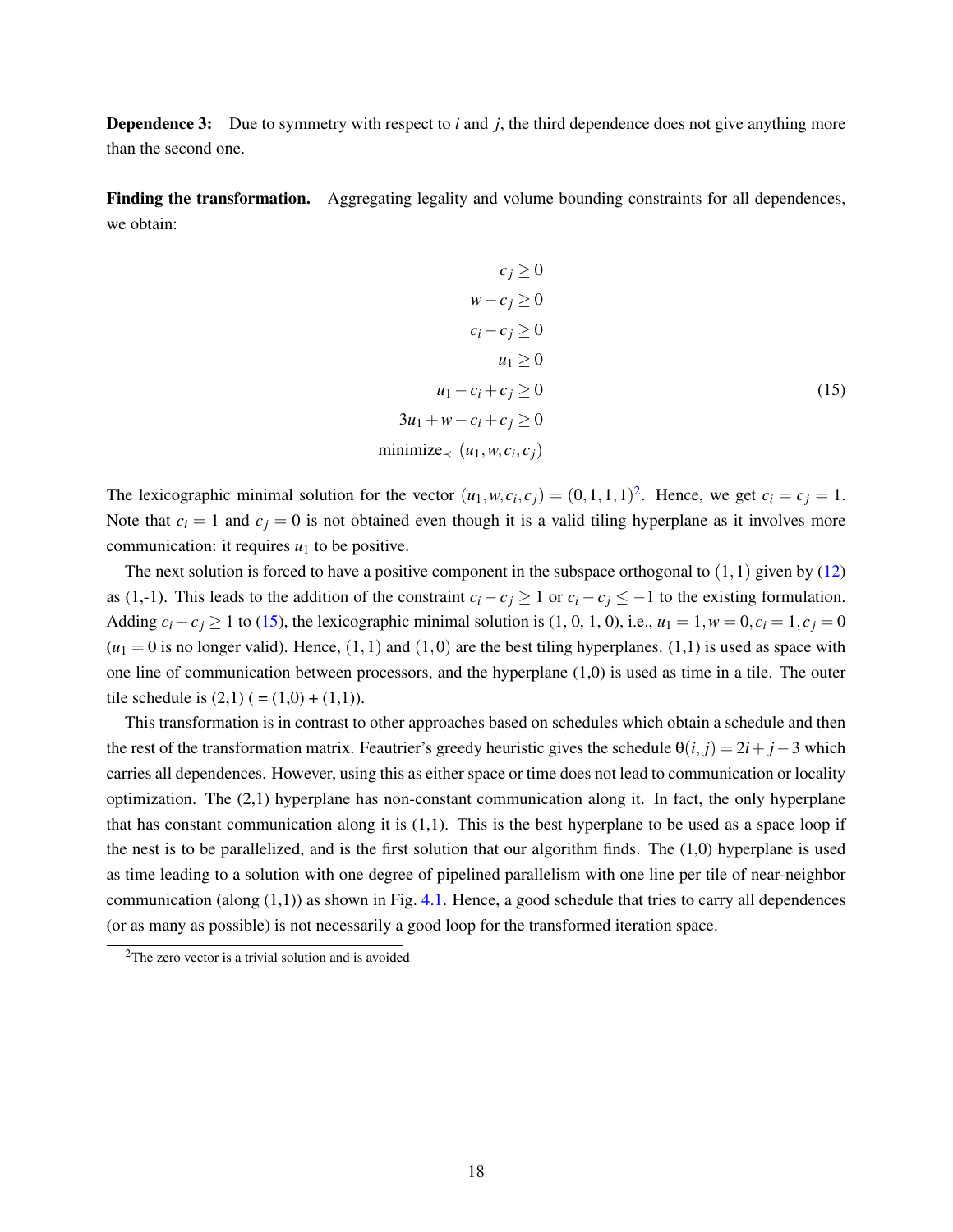# 4.2 Example 2: Imperfectly Nested 1-d Jacobi

Consider the code in Figure [2\(b\).](#page-7-2) The affine dependences and the dependence polyhedra are as follows:

$$
(S_1, b[i]) \rightarrow (S_2, b[j]) \qquad t = t' \land j = i
$$
  
\n
$$
(S_2, b[j]) \rightarrow (S_1, b[i]) \qquad t = t' + 1 \land j = i
$$
  
\n
$$
(S_2, a[j]) \rightarrow (S_1, a[i]) \qquad t = t' + 1 \land j = i
$$
  
\n
$$
(S_1, a[i]) \rightarrow (S_2, a[j]) \qquad t = t' \land j = i
$$
  
\n
$$
(S_1, a[i+1]) \rightarrow (S_2, b[j]) \qquad t = t' \land j = i + 1
$$
  
\n
$$
(S_1, a[i-1]) \rightarrow (S_2, b[j]) \qquad t = t' \land j = i - 1
$$
  
\n
$$
(S_2, a[j]) \rightarrow (S_1, a[i+1]) \qquad t = t' + 1 \land j = i + 1
$$
  
\n
$$
(S_2, a[j]) \rightarrow (S_1, a[i-1]) \qquad t = t' + 1 \land j = i - 1
$$

Our algorithm obtains  $(c_t, c_i) = (1, 0)$  with  $c_0 = 0$ , followed by  $(c_t, c_i) = (2, 1)$  with  $c_0 = 1$ , and  $c'_t = c_t$  and  $c_i' = c_i$ . The solution is thus given by:

$$
\phi_{s_1} = \begin{pmatrix} 1 & 0 \\ 2 & 1 \\ 0 & 0 \end{pmatrix} \begin{pmatrix} t \\ i \end{pmatrix} \qquad \phi_{s_2} = \begin{pmatrix} 1 & 0 \\ 2 & 1 \\ 0 & 0 \end{pmatrix} \begin{pmatrix} t' \\ j \end{pmatrix} + \begin{pmatrix} 0 \\ 1 \\ 1 \end{pmatrix}
$$

Both iteration spaces have the same hyperplanes, with  $(2,1)$  hyperplane of  $S_2$  having a constant shift; the resulting transformation is equivalent to a constant shift of S2 relative to S1, fusion and skewing the *i* loop with respect to the *t* loop by a factor of 2. The (1,0) hyperplane has the least communication: no dependence crosses more than one hyperplane instance along it.

## <span id="page-19-0"></span>5 Implementation

We have implemented our transformation framework using PipLib 1.3.3 [\[Fea88\]](#page-25-3) and Polylib 5.22.3 [\[pol\]](#page-27-10). Our tool takes as input dependence information (dependence polyhedra and h-transformations) from LooPo's [\[loo\]](#page-27-11) dependence tester and generates statement-wise affine transformations. Flow, anti and output dependences are considered for legality as well as the minimization objective. The transforms generated by our tool are provided to CLooG [\[Bas04\]](#page-25-1) as scattering functions. Fig. [7](#page-19-1) shows the flow. The goal is to get tiled shared memory parallel code, for example, OpenMP code for multi-core architectures.



<span id="page-19-1"></span>**Figure 7. Implementation status**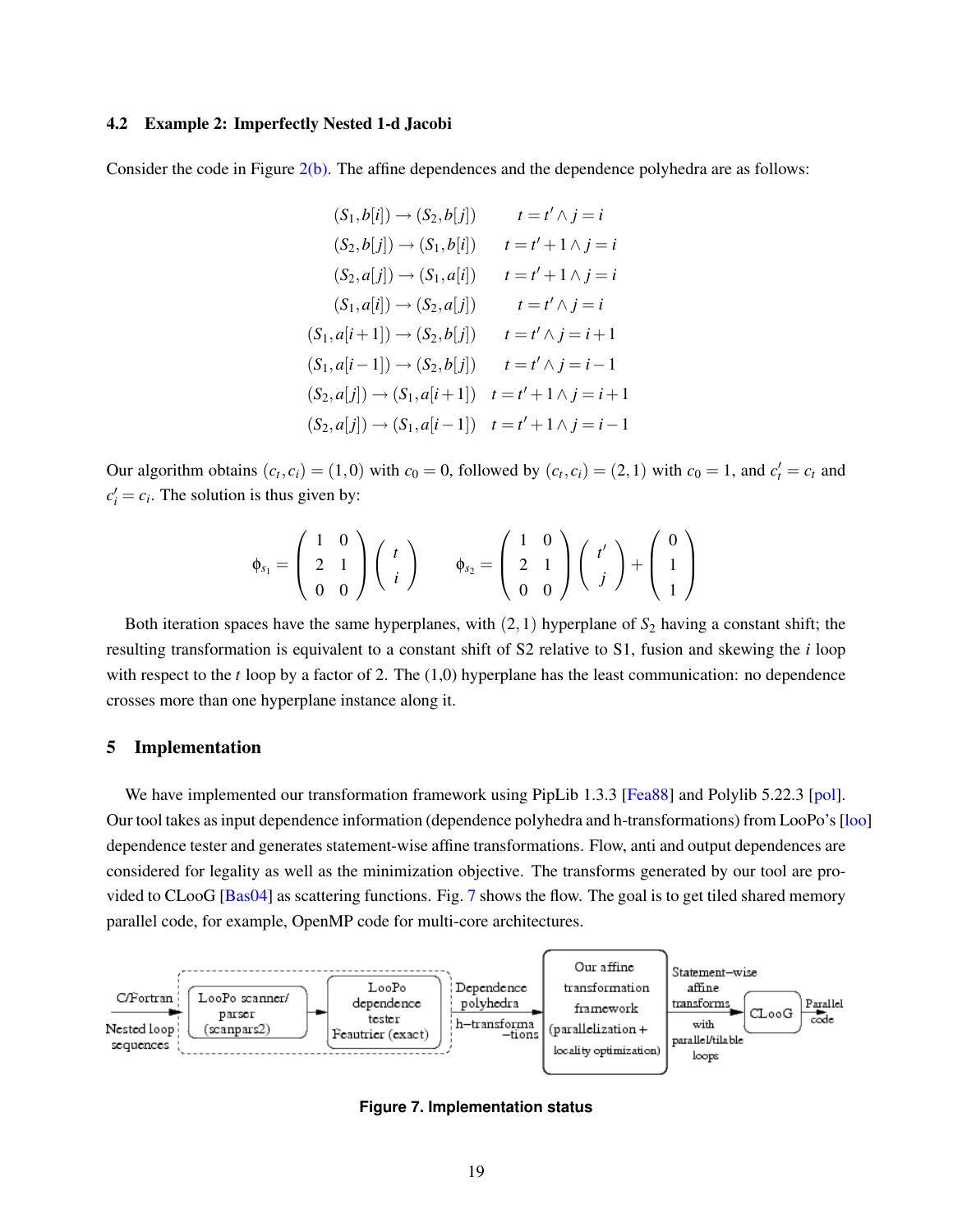The following are transformations obtained by our tool automatically from C/Fortran source code. The transformed code was generated using CLooG 0.14.0 [\[clo\]](#page-25-6). Note that for examples that follow, CLooG was run with options to not optimize control so that all statements are embedded into the innermost nest wherever possible; this is to show that the loops can be blocked in a straightforward fashion (since our framework finds permutable loops). This adds additional conditional guards which would affect performance; we do not intend to use these options for final tiled code generation. The original code is shown on the left while the transformed code with the transformation matrices is on the right. Note that the tiled code is not shown (but all loop nests are transformed to a tree of fully permutable nests). doall/forall indicates a fully parallel loop while doallpp/forallpp represents a pipelined parallel loop (a set of pipelined parallel space loops along with one time loop can enable pipelined parallelism).

# 5.1 2-d imperfectly nested jacobi

```
do t=1, n
 do i=2, n-1do i=2,n-1b[i, j] = a[i-1, j]+a[i, j]+a[i+1, j]+ a[i, j-1] + a[i, j+1];end do
 end do
 do k=2,n−1
   do l=2, n-1a[k, l] = b[k, l];end do
 end do
end do
                                       forallpp (c1=1;c1<=n;c1++){
                                         forallpp (c2=2∗c1+2;c2<=2∗c1+n;c2++){
                                           for (c3=max(c2−n+3,2∗c1+2);
                                                         c3 \leq=min(c2+n-3,2*c1+n);c3++){
                                             if (c1 >= max(ceild(c3−n+1,2),ceild (c2−n+1,2))){
                                              S1(t=c1, i=-2∗c1+c3, j=-2∗c1+c2);
                                             }
                                             if (c1 <= min(floord(c2−3,2), floord (c3−3,2))){
                                              S2(t=c1, i=-2∗c1+c3−1, j=-2∗c1+c2−1);
                                            }
                                           }
                                         }
                                       }
                                                        S1 S2
                                                     t i j const t k l const
                                                  1 0 0 0 1 0 0 0
                                                  2 1 0 0 2 1 0 1
                                                  2 0 1 0 2 0 1 1
```
# <span id="page-20-0"></span>**Figure 8. Imperfectly nested 2-d Jacobi**

Fig. [8](#page-20-0) shows the code and the transformation. The transformation implies shifting the *i* and *j* loop of statement S2 by one iteration each, fusion with S1, skewing of the fused *i* and *j* loops with respect to the time loop by two. This allows tiling of all three loops and extraction of two degrees of pipelined parallelism.

# 5.2 LU decomposition

Fig. [9](#page-21-0) shows the original and transformed code.

### 5.3 Sequence of Matrix-Matrix multiplies

For the sequence of matrix-matrix multiplies in Fig. [10,](#page-22-1) each of the original loop nests can be parallelized, but a synchronization is needed after the first loop nest is executed. The transformed loop nest has one outer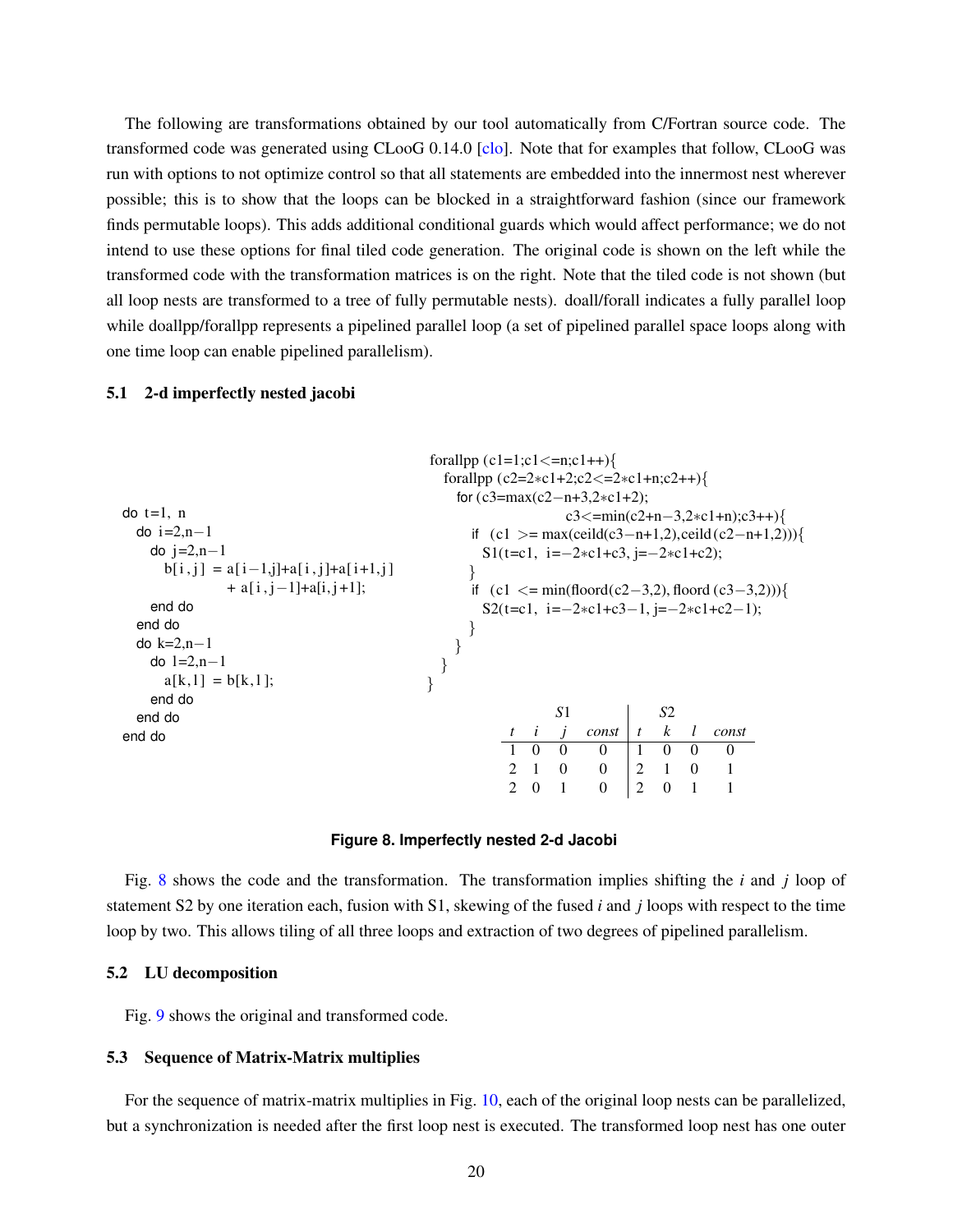| $do k=1, n$<br>$\alpha$ j=k+1,n<br>S1: $a[k,j] = a[k,j]/a[k,k];$<br>end do<br>$do$ i= $k+1,n$<br>$do$ $i=k+1,n$<br>S2: $a[i, j] = a[i, j]$ | doallpp $c1=1$ , $n-1$<br>end do<br>end do<br>end do |                | doallpp $c2 = c1 + 1$ , n<br>$S1(k = c1, j = c2)$<br>do $c3 = c1 + 1$ , n<br>$S2(k = c1, i = c3, j = c2)$ |                  |          |                |          |
|--------------------------------------------------------------------------------------------------------------------------------------------|------------------------------------------------------|----------------|-----------------------------------------------------------------------------------------------------------|------------------|----------|----------------|----------|
| $- a[i, k]*a[k, j];$                                                                                                                       |                                                      |                | S1                                                                                                        |                  | S2       |                |          |
| end do                                                                                                                                     | $\mathbf{k}$                                         | $\overline{1}$ | const                                                                                                     | $\boldsymbol{k}$ | i        | $\overline{1}$ | const    |
| end do                                                                                                                                     | $\overline{1}$                                       | $\Omega$       | $\Omega$                                                                                                  | $\mathbf{1}$     | $\Omega$ | $\Omega$       | $\Omega$ |
| end do                                                                                                                                     | $\Omega$                                             | $\overline{1}$ | $\Omega$                                                                                                  | $\theta$         | $\Omega$ | $\mathbf{1}$   | $\Omega$ |
|                                                                                                                                            |                                                      | $\left($       | $\Omega$                                                                                                  | $\overline{0}$   |          | $\Omega$       | $\Omega$ |

#### <span id="page-21-0"></span>**Figure 9. LU decomposition**

parallel loop (*c*1), but reuse is improved as each element of matrix *C* is consumed immediately after it is produced (*C* can be contracted to a single scalar). This transformation is non-trivial and cannot be obtained from existing frameworks.

#### 5.4 Multiple statement stencils

This code (Fig. [11\)](#page-23-0) is representative of multimedia applications. The transformed code enables immediate reuse of data produced by each statement at the next statement.

#### 5.5 TCE four-index transform

This is a sequence of four nested loops, each of depth five (Fig. [12\)](#page-29-0), occurring in Tensor Contraction Expressions that appear in computational quantum chemistry problems [\[CS90\]](#page-25-8). Our tool transforms the code as shown where the producing/consuming distances between the loops have been reduced.

#### <span id="page-21-1"></span>5.6 Experimental results on running time

Table [5.6](#page-21-1) shows the running times of a preliminary implementation of our transformation framework for five different compute kernels - imperfectly-nested 2-d Jacobi, Haar's 1-d discrete wavelet transform, LU decomposition, TCE 4-index transform and swim kernel (from spec2000fp). Running times were measured on an Intel Core 2 Duo 2.4 GHz processor (2 MB L2 cache) running Linux kernel version 2.6.20. Results show that the tool with preliminary optimizations already runs very fast. The number of loops shown in the table is the sum of the number of outer loops of all statements in the original code. We plan an extensive study on performance achieved with codes generated by the developed framework - this will require additional work, including some adaptations to CLooG to generate OpenMP code for the loops we detect as parallel (with barrier's placed where necessary) and tile size determination and fusion structure selection through use of an empirical search engine. Given the current speed of the tool, we are confident that the model can be further refined to any degree if needed to enable transformations that work best.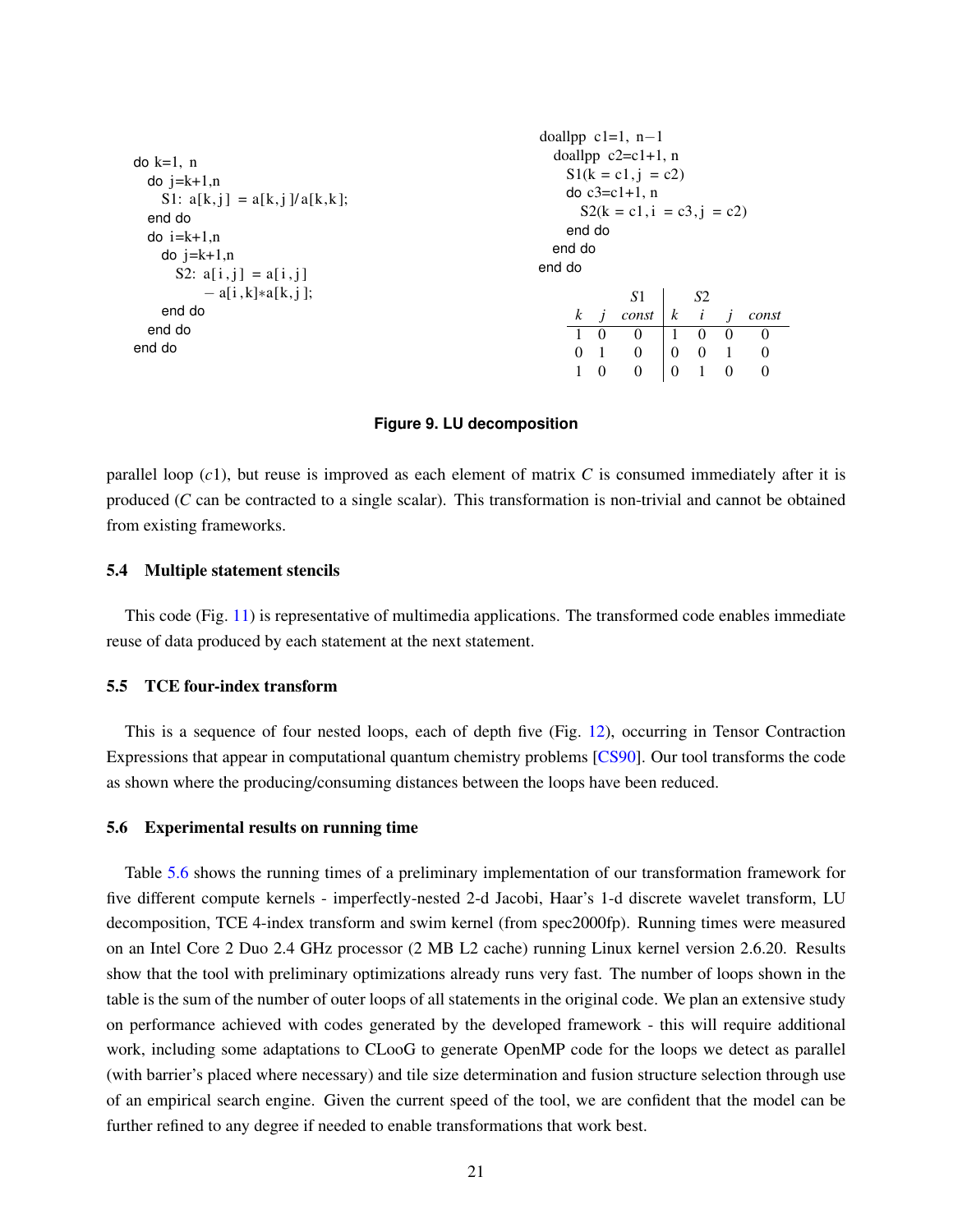| end do   |                |                  |                          |                                                                                                          |                |                                                  |                                                                                                                   |
|----------|----------------|------------------|--------------------------|----------------------------------------------------------------------------------------------------------|----------------|--------------------------------------------------|-------------------------------------------------------------------------------------------------------------------|
|          |                |                  |                          |                                                                                                          |                |                                                  |                                                                                                                   |
|          |                |                  |                          |                                                                                                          |                |                                                  |                                                                                                                   |
|          |                |                  |                          |                                                                                                          |                |                                                  |                                                                                                                   |
|          |                |                  |                          |                                                                                                          |                |                                                  |                                                                                                                   |
|          |                |                  |                          |                                                                                                          |                |                                                  |                                                                                                                   |
|          |                |                  |                          |                                                                                                          |                |                                                  |                                                                                                                   |
|          | S1             |                  |                          |                                                                                                          |                |                                                  |                                                                                                                   |
| i        | $\overline{i}$ |                  |                          |                                                                                                          |                |                                                  | const                                                                                                             |
|          | $\Omega$       | $\Omega$         | $\Omega$                 | $\theta$                                                                                                 |                |                                                  | $\overline{0}$                                                                                                    |
| $\Omega$ | $\mathbf{1}$   |                  | $\theta$                 |                                                                                                          |                |                                                  | $\theta$                                                                                                          |
| $\Omega$ | $\Omega$       |                  | $\theta$                 |                                                                                                          |                |                                                  | $\overline{1}$                                                                                                    |
| $\Omega$ | $\Omega$       | -1               | $\overline{0}$           | 1                                                                                                        | $\overline{0}$ |                                                  | $\theta$                                                                                                          |
|          |                | end do<br>end do | end do<br>$\overline{0}$ | doall $c1 = 1$ , n<br>do $c2 = 1$ , n<br>do $c4 = 1$ , n<br>do $c4 = 1$ , n<br>k const<br>$\overline{0}$ | S <sub>2</sub> | $S1(i=c1, j=c2, k=c4)$<br>$S2(i=c4, j=c2, k=c1)$ | $i \quad j$<br>$\boldsymbol{k}$<br>0 <sub>1</sub><br>$0 \quad 1 \quad 0$<br>$0 \quad 0 \quad 0$<br>$\overline{0}$ |

#### <span id="page-22-1"></span>**Figure 10. Sequence of MMs**

| Code        | Num of     | Num of | Num of | Running |
|-------------|------------|--------|--------|---------|
|             | statements | loops  | deps   | time    |
| 2-d Jacobi  |            |        | 20     | 0.05s   |
| Haar 1-d    |            |        | 12     | 0.018s  |
| LU          |            |        | 10     | 0.022s  |
| TCE 4-index |            | 20     | 15     | 0.20s   |
| Swim        | 58         | 110    | 639    | 20.9s   |

**Table 1. Transformation tool running time (preliminary)**

# <span id="page-22-0"></span>6 Related work

Iteration space tiling [\[IT88,](#page-26-8) [Wol89,](#page-28-1) [WL91,](#page-27-12) [RS92\]](#page-27-8) is a standard approach for aggregating a set of loop iterations into tiles, with each tile being executed atomically. In addition, researchers have considered the problem of selecting tile shape and size to minimize communication, improve locality or minimize finish time [\[SD90,](#page-27-7) [RS92,](#page-27-8) [BDRR94,](#page-25-9) [Xue97,](#page-28-0) [HCF97,](#page-26-10) [HCF99,](#page-26-11) [HS02,](#page-26-12) [RR04\]](#page-27-13). These works are restricted to single perfectly nested loops with uniform dependences. Some of these works (especially those in the nineties) [\[SD90,](#page-27-7) [RS92,](#page-27-8) [BDRR94,](#page-25-9) [Xue97,](#page-28-0) [HCF97\]](#page-26-10) gave key insights into the notion of partitioning and its implication on parallel performance. However, such input are *toy examples* by current standards given the need to optimize real world code.

Loop parallelization has been studied extensively. The reader is referred to [\[BDSV98\]](#page-25-10) for a detailed survey of older parallelization algorithms which accepted restricted input and/or are based on weaker dependence abstractions outside of the polyhedral model. Kelly and Pugh's algorithm finds one dimension of parallelism for programs with arbitrary nesting and sequences of loops [\[KP93,](#page-26-13) [KP96\]](#page-26-14). Their program transforms include loop permutations and reversals, but not loop skewing. The exclusion of loop skewing enables them to enumerate all the possible transformation choices and select the best one based on communication cost.

Scheduling with affine functions using faces of the polytope by application of the Farkas algorithm was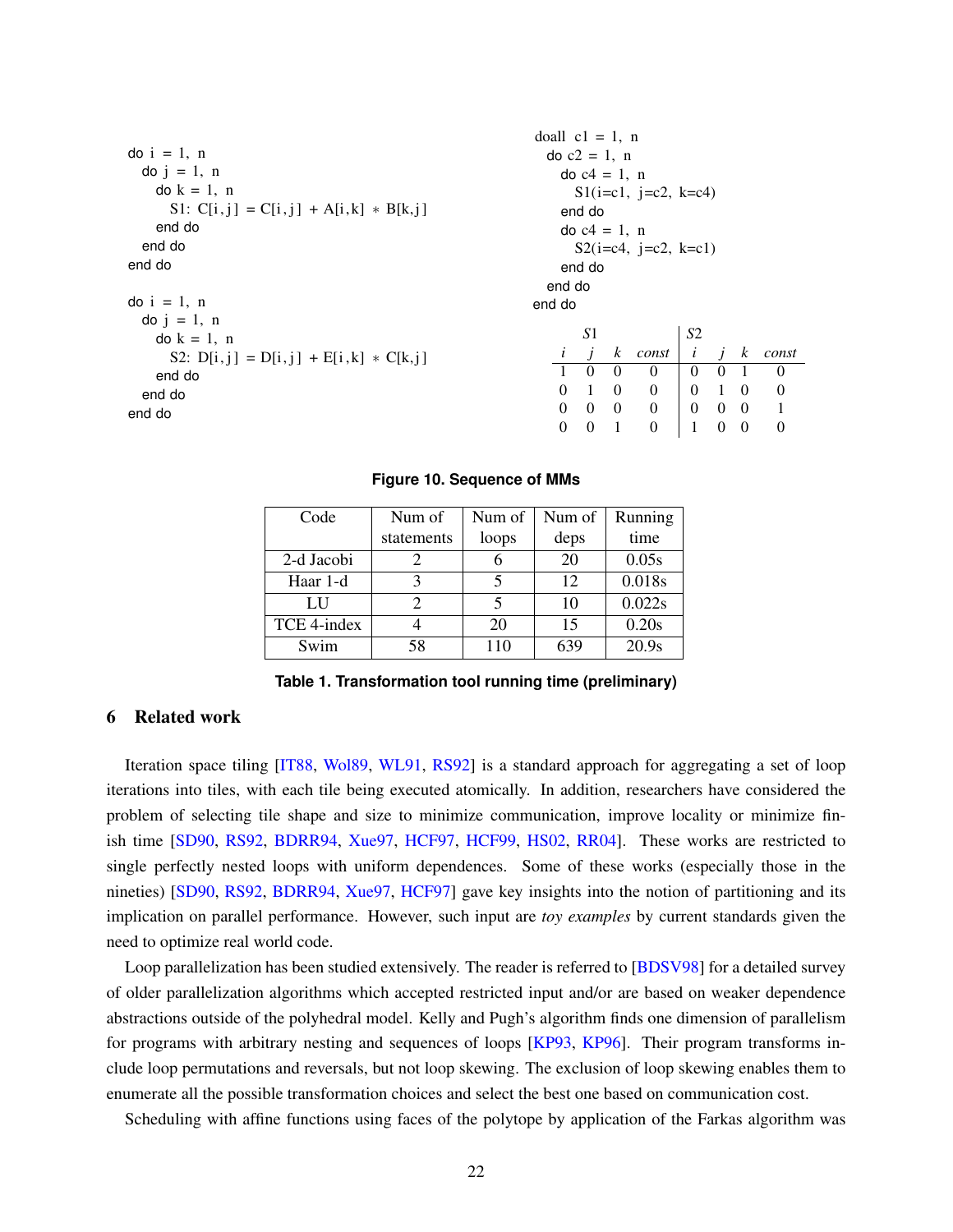```
do i = 2, n-1a1[i] = a0[i-1] + a0[i] + a0[i+1];end do
do i = 2, n-1a2[i] = a1[i-1] + a1[i] + a1[i+1];end do
do i = 2, n-1a3[i] = a2[i-1] + a2[i] + a2[i+1];end do
do i = 2, n-1a4[i] = a3[i-1] + a3[i] + a3[i+1];end do
do i = 2, n-1a5[i] = a4[i-1] + a4[i] + a4[i+1];end do
                                                         do c1=2, n+3if (c1 \le n-1) then
                                                             S1(i = c1)end if
                                                           if ((c1 > = 3) and. (c1 < = n)) then
                                                             S_2(i = c1-1)end if
                                                           if ((c1 > = 4) and. (c1 < = n+1)) then
                                                             S3(i = c1-2)end if
                                                           if ((c1 > = 5) and. (c1 < = n+2)) then
                                                             S4(i = c1-3)end if
                                                           if (c1 >= 6) then
                                                             S5(i = c1-4)end if
                                                         end do
```

|       | CΩ | $\sim$<br>ມ~ |                                 |                |       |
|-------|----|--------------|---------------------------------|----------------|-------|
| const |    |              | $const \mid i \quad const \mid$ | $const \mid i$ | const |
|       |    |              |                                 |                |       |

<span id="page-23-0"></span>**Figure 11. Multi statement stencil**

first proposed by Feautrier [\[Fea92a\]](#page-25-4). Feautrier explored various possible approaches to obtain good affine schedules that minimize latency. The one-dimensional schedules (wherever they can be found) carry all dependences and so all the inner loops are parallel. Using reasonable heuristics usually yields good solutions. However, transforming to permutable loops that are amenable to tiling or detecting outer parallel loops is not addressed. As discussed and shown in Sec. [3,](#page-6-0) using this schedule as one of the loops for parallel code generation does not necessarily optimize communication or locality. Hence, schedules need not be good hyperplanes for tiling. Several works [\[Gri04,](#page-26-6) [CGP](#page-25-2)<sup>+</sup>05, [PBCV07\]](#page-27-9) make use of such schedules. Though this approach yields maximal inner parallelism, tiling the time loop is not possible unless communication in the space loops is in the forward direction (dependences have positive components along all dimensions). Enforcing [\(6\)](#page-6-1) for each dependence while finding hyperplanes enables detection of fully permutable loop nest sets as well as allows us to put the minimization objective for synchronization and reuse distances. Our algorithm ends up finding inner parallel loops only if permutable loops are not available. Overall, Feautrier's works [\[Fea92a,](#page-25-4) [Fea92b\]](#page-26-4) are geared towards finding minimum latency schedules and maximum fine-grained parallelism as opposed to tilability for coarse-grained parallelization with minimized communication and better locality.

Lim and Lam [\[LL98,](#page-27-4) [LCL99\]](#page-26-5) use the same exact dependence model as us and propose an affine framework that identifies outer parallel loops (communication-free space partitions) and permutable loops (pipelined parallel or tilable loops) with the goal of minimizing the order of synchronization. They employ the same machinery for blocking [\[LLL01\]](#page-27-5). Several (infinitely many) solutions equivalent in terms of the criterion they optimize for result from their algorithm, and these significantly differ in communication cost; no metric is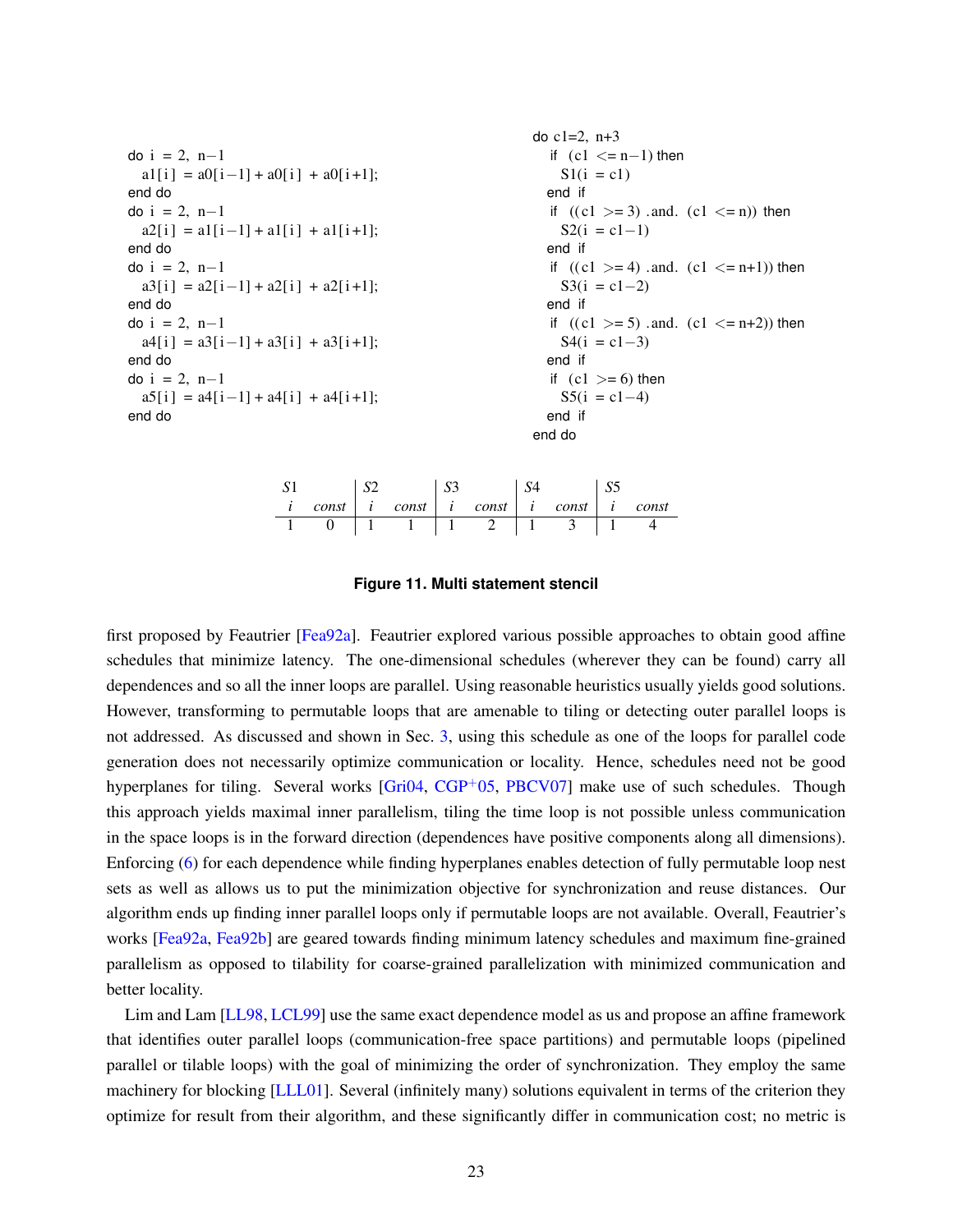provided to differentiate between these solutions. Also, tiling for locality is not handled in an integrated way with parallelization. Fusion across a sequence of weakly connected components to optimize a sequence of producer/consumer loops is not addressed. The structure of the transformation matrices in the presence of statements with different dimensionalities, partially fused loops and the associated code generation is not discussed. Our solution addresses all of these aspects.

Ahmed et al. [\[AMP01\]](#page-25-5) propose a framework for data locality optimization of imperfectly nested loops for sequential execution. The approach determines the embedding for each statement into a product space, which is then considered for locality optimization through another transformation matrix. Their framework was among the first to address tiling of imperfectly nested loops. However, the technique used for minimizing reuse distances is based on a rather ad-hoc heuristic that does not guarantee good solutions or even a solution. The reuse distances in the target space for some dependences are set to zero with the goal of obtaining solutions to the embedding function/transformation matrix coefficients. However, the choice of the dependences and the number (which is crucial) is determined heuristically. Moreover, setting some reuse classes to zero (or a constant) need not completely determine the embedding function or transformation matrix coefficients. Exploring all possibilities is infeasible. Overall, the automatability of the approach is unclear from the description.

Griebl [\[Gri04\]](#page-26-6) presents an integrated framework for optimizing data locality and parallelism with space and time tiling. Though Griebl's approach enables time tiling by using a forward communication-only placement with an existing schedule, it does not necessarily lead to communication/locality-optimized solutions. This is mainly due to tiling being modeled and enabled as a post-processing as opposed to being integrated into a transformation framework. Also, loop fusion is not addressed. Overall, as described earlier (Sec. [3\)](#page-6-0), using schedules as time loops (even with some post-processing) is not best for coarse-grained parallelization.

Cohen et al., Girbal et al.  $[CGP<sup>+</sup>05, GVB<sup>+</sup>06]$  $[CGP<sup>+</sup>05, GVB<sup>+</sup>06]$  $[CGP<sup>+</sup>05, GVB<sup>+</sup>06]$  $[CGP<sup>+</sup>05, GVB<sup>+</sup>06]$  proposed and developed a framework (URUK/WRAP-IT) to compose sequences of transformations in a semi-automatic fashion. Transformations are manually specified by an expert and are applied automatically. Pouchet et al. [\[PBCV07\]](#page-27-9) searches the space of transformations to find good ones through iterative optimization by employing performance counters. This is because the space of valid transformations for loop nests is very large. Our approach automatically and directly obtains good transformations without search. However, in many cases empirical and iterative optimization is required to choose transforms that work best in practice. This is true, for example, when we need to choose among several different fusion structures and our algorithm cannot differentiate between them, or when there is a trade-off between fusion and parallelization (Sec. [3.6\)](#page-12-3). Also, effective determination of tile sizes and unroll factors for transformed whole-programs may only be possible through empirical search through performance measurement. A combination of our affine transformation algorithm and empirical search in a smaller space is an interesting approach to pursue. Alternatively, more powerful cost models like computing Ehrhart polynomials  $[VSB<sup>+</sup>04]$  $[VSB<sup>+</sup>04]$  can be employed once solutions in a smaller space can be enumerated.

# <span id="page-24-0"></span>7 Conclusions

We have presented a single affine transformation framework that can optimize imperfectly nested loop sequences for parallelism and locality simultaneously. Our framework is also more advanced than previous frameworks on each of the two complementary aspects of coarse-grained parallelization and locality. The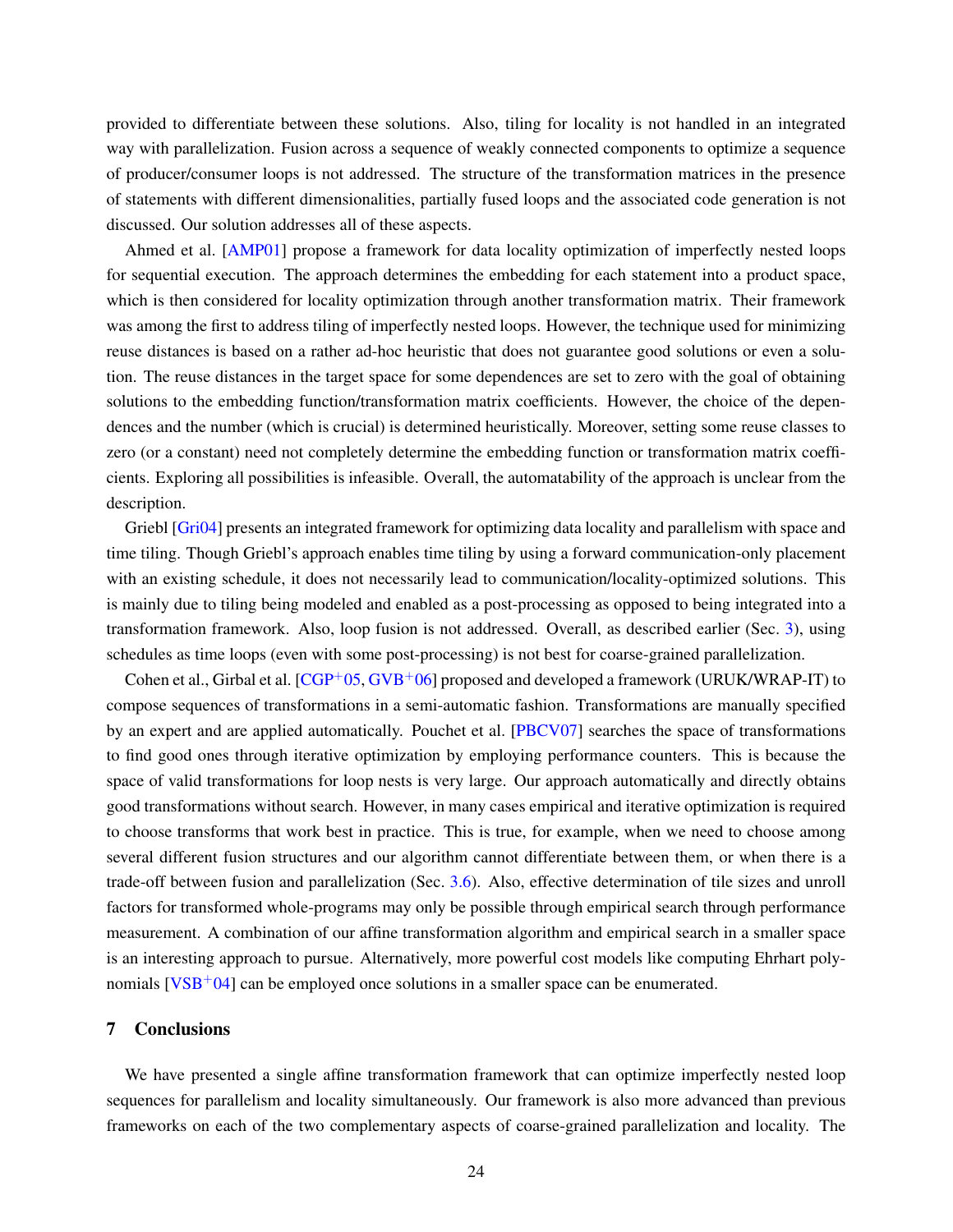approach also enables fusion in the presence of producing-consuming loops. The framework has been implemented into a tool to perform transformations in a fully automatic way from C/Fortran code.

# Acknowledgments

We would like to thank Martin Griebl and team (FMI, Universität Passau, Germany) for the LooPo infrastructure. We would also like to thank Cedric Bastoul (Paris-Sud XI University) and all other contributors for ´ CLooG. This work is supported in part by the U.S. National Science Foundation through grants 0121676, 0121706, 0403342, 0509442, and 0509467.

# References

- <span id="page-25-5"></span>[AMP01] Nawaaz Ahmed, Nikolay Mateev, and Keshav Pingali. Synthesizing transformations for locality enhancement of imperfectly-nested loop nests. *International Journal of Parallel Programming*, 29(5), October 2001.
- <span id="page-25-1"></span>[Bas04] Cédric Bastoul. Code generation in the polyhedral model is easier than you think. In *IEEE Conference on Parallel Architecture and Compilation Techniques*, pages 7–16, September 2004.
- <span id="page-25-9"></span>[BDRR94] Pierre Boulet, Alain Darte, Tanguy Risset, and Yves Robert. (Pen)-ultimate tiling? *Integration, the VLSI Journal*, 17(1):33–51, 1994.
- <span id="page-25-10"></span>[BDSV98] Pierre Boulet, Alain Darte, Georges-André Silber, and Frédéric Vivien. Loop parallelization algorithms: From parallelism extraction to code generation. *Parallel Computing*, 24(3–4):421– 444, 1998.
- <span id="page-25-2"></span>[CGP+05] Albert Cohen, Sylvain Girbal, David Parello, M. Sigler, Olivier Temam, and Nicolas Vasilache. Facilitating the search for compositions of program transformations. In *ACM ICS*, pages 151–160, June 2005.
- <span id="page-25-6"></span>[clo] CLooG: The Chunky Loop Generator. http://www.cloog.org.
- <span id="page-25-8"></span>[CS90] Lawrence A. Covick and Kenneth M. Sando. Four-index transformation on distributed-memory parallel computers. *Journal of Computational Chemistry*, pages 1151 – 1159, November 1990.
- <span id="page-25-7"></span>[DV97] Alain Darte and Frederic Vivien. Optimal fine and medium grain parallelism detection in polyhedral reduced dependence graphs. *Int. J. Parallel Programming*, 25(6):447–496, December 1997.
- <span id="page-25-3"></span>[Fea88] P. Feautrier. Parametric integer programming. *Operationnelle/Operations Research*, 22(3):243– 268, 1988.
- <span id="page-25-0"></span>[Fea91] Paul Feautrier. Dataflow analysis of array and scalar references. *International Journal of Parallel Programming*, 20(1):23–53, 1991.
- <span id="page-25-4"></span>[Fea92a] Paul Feautrier. Some efficient solutions to the affine scheduling problem: I. one-dimensional time. *International Journal of Parallel Programming*, 21(5):313–348, 1992.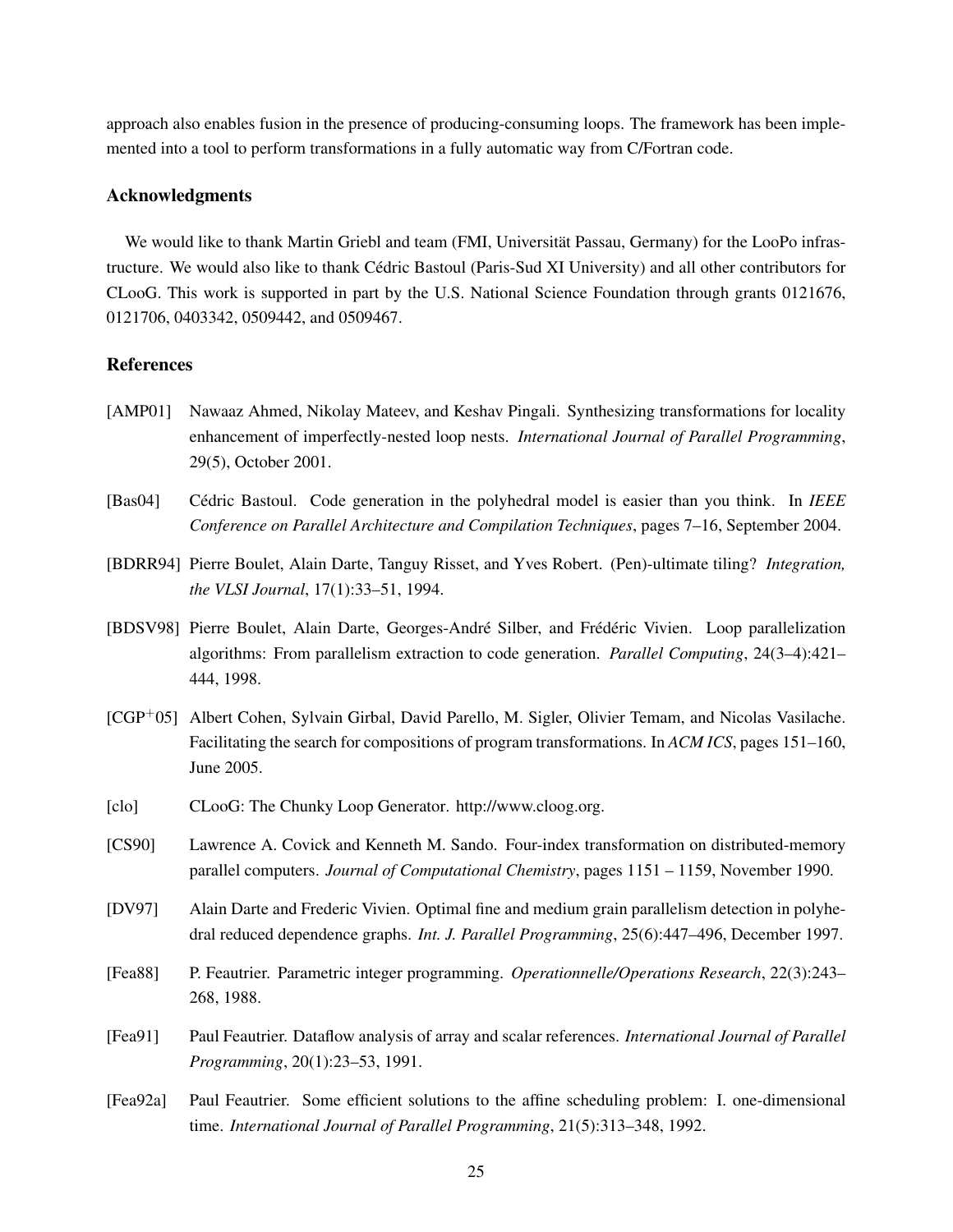- <span id="page-26-4"></span>[Fea92b] Paul Feautrier. Some efficient solutions to the affine scheduling problem. part II. multidimensional time. *International Journal of Parallel Programming*, 21(6):389–420, 1992.
- <span id="page-26-0"></span>[Fea96] Paul Feautrier. Automatic parallelization in the polytope model. In *The Data Parallel Programming Model*, pages 79–103, 1996.
- <span id="page-26-2"></span>[GLW98] Martin Griebl, Christian Lengauer, and S. Wetzel. Code generation in the polytope model. In *IEEE PACT*, pages 106–111, 1998.
- <span id="page-26-6"></span>[Gri04] Martin Griebl. *Automatic Parallelization of Loop Programs for Distributed Memory Architectures*. FMI, University of Passau, 2004. Habilitation Thesis.
- <span id="page-26-3"></span>[GVB+06] Sylvain Girbal, Nicolas Vasilache, Cedric Bastoul, Albert Cohen, David Parello, Marc Sigler, and ´ Olivier Temam. Semi-automatic composition of loop transformations for deep parallelism and memory hierarchies. *Intl J. of Parallel Programming*, 34(3):261–317, June 2006.
- <span id="page-26-10"></span>[HCF97] K. Högstedt, Larry Carter, and Jeanne Ferrante. Determining the idle time of a tiling. In *Proceedings of PoPL '97*, pages 160–173, 1997.
- <span id="page-26-11"></span>[HCF99] Karin Hogstedt, Larry Carter, and Jeanne Ferrante. Selecting tile shape for minimal execution time. In *SPAA*, pages 201–211, 1999.
- <span id="page-26-12"></span>[HS02] Edin Hodzic and Weijia Shang. On time optimal supernode shape. *IEEE Trans. Par. & Dist. Sys.*, 13(12):1220–1233, 2002.
- <span id="page-26-8"></span>[IT88] F. Irigoin and R. Triolet. Supernode partitioning. In *PoPL*, pages 319–329, 1988.
- <span id="page-26-9"></span>[KBB+07] Sriram Krishnamoorthy, Muthu Baskaran, Uday Bondhugula, J. Ramanujam, A. Rountev, and P. Sadayappan. Effective Automatic Parallelization of Stencil Computations. In *ACM SIGPLAN PLDI 2007*, July 2007.
- <span id="page-26-7"></span>[Kel96] Wayne Kelly. Optimization within a unified transformation framework. Technical Report CS-TR-3725, 1996.
- <span id="page-26-13"></span>[KP93] W. Kelly and W. Pugh. Determining schedules based on performance estimation. Technical Report UMIACS-TR-9367, University of Maryland, College Park, December 1993.
- <span id="page-26-14"></span>[KP96] Wayne Kelly and William Pugh. Minimizing communication while preserving parallelism. In *ICS*, pages 52–60, 1996.
- <span id="page-26-1"></span>[KPR95] W. Kelly, W. Pugh, and E. Rosser. Code generation for multiple mappings. In *FRONTIERS '95: Proceedings of Symposium on the Frontiers of Massively Parallel Computation*, page 332, 1995.
- <span id="page-26-5"></span>[LCL99] Amy W. Lim, Gerald I. Cheong, and Monica S. Lam. An affine partitioning algorithm to maximize parallelism and minimize communication. In *ACM ICS*, pages 228–237, 1999.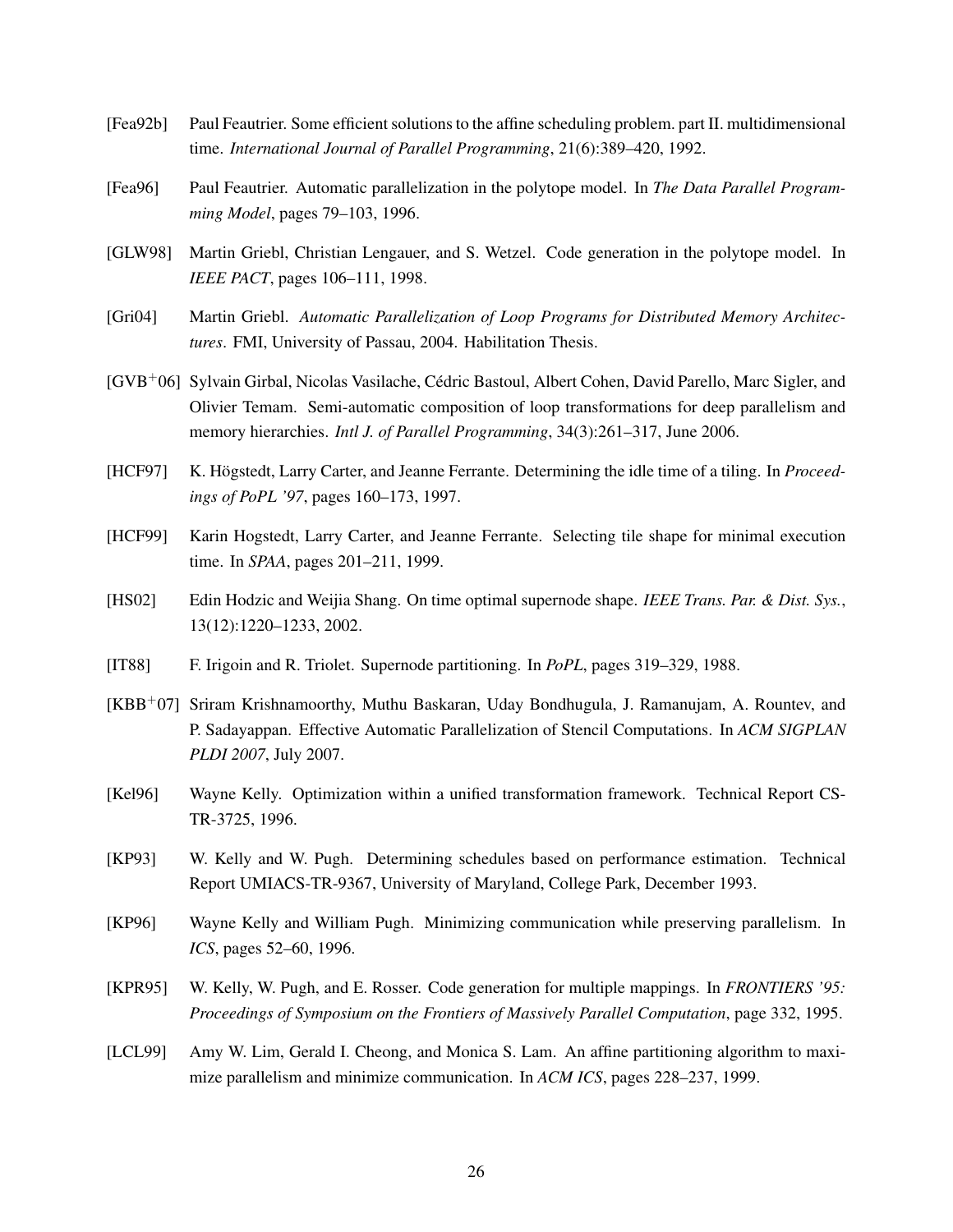- <span id="page-27-4"></span>[LL98] Amy W. Lim and Monica S. Lam. Maximizing parallelism and minimizing synchronization with affine partitions. *Parallel Computing*, 24(3-4):445–475, 1998. Extended version of PoPL'97 paper.
- <span id="page-27-5"></span>[LLL01] A. Lim, S. Liao, and M. Lam. Blocking and array contraction across arbitrarily nested loops using affine partitioning. In *ACM SIGPLAN PPoPP*, pages 103–112, 2001.
- <span id="page-27-11"></span>[loo] LooPo - Loop parallelization in the polytope model. http://www.fmi.uni-passau.de/loopo.
- <span id="page-27-9"></span>[PBCV07] L.-N. Pouchet, C. Bastoul, A. Cohen, and N. Vasilache. Iterative optimization in the polyhedral model: Part I, one-dimensional time. In *ACM CGO*, March 2007.
- <span id="page-27-10"></span>[pol] PolyLib - A library of polyhedral functions. http://icps.u-strasbg.fr/polylib/.
- <span id="page-27-0"></span>[Pug92] W. Pugh. The omega test: a fast and practical integer programming algorithm for dependence analysis. *Communications of the ACM*, 8:102–114, August 1992.
- <span id="page-27-2"></span>[ORW00] Fabien Quilleré, Sanjay V. Rajopadhye, and Doran Wilde. Generation of efficient nested loops from polyhedra. *Intl J. of Parallel Programming*, 28(5):469–498, 2000.
- <span id="page-27-13"></span>[RR04] L. Renganarayana and Sanjay Rajopadhye. A geometric programming framework for optimal multi-level tiling. In *SC*, 2004.
- <span id="page-27-8"></span>[RS92] J. Ramanujam and P. Sadayappan. Tiling multidimensional iteration spaces for multicomputers. *Journal of Parallel and Distributed Computing*, 16(2):108–230, 1992.
- <span id="page-27-6"></span>[Sch87] Alexander Schrijver. *Theory of Linear and Integer Programming*. Wiley, 1987. SchRI a 87:1 1.Ex.
- <span id="page-27-7"></span>[SD90] R. Schreiber and J. Dongarra. Automatic blocking of nested loops. Technical report, University of Tennessee, Knoxville, TN, August 1990.
- <span id="page-27-3"></span>[VBC06] Nicolas Vasilache, Cedric Bastoul, and Albert Cohen. Polyhedral code generation in the real ´ world. In *International Conference on Compiler Construction (ETAPS CC'06)*, pages 185–201, March 2006.
- <span id="page-27-1"></span>[VBGC06] Nicolas Vasilache, Cedric Bastoul, Sylvain Girbal, and Albert Cohen. Violated dependence anal- ´ ysis. In *ACM ICS*, June 2006.
- <span id="page-27-14"></span>[VSB+04] Sven Verdoolaege, Rachid Seghir, Kristof Beyls, Vincent Loechner, and Maurice Bruynooghe. Analytical computation of ehrhart polynomials: enabling more compiler analyses and optimizations. In *CASES*, pages 248–258, September 2004.
- <span id="page-27-12"></span>[WL91] Michael Wolf and Monica S. Lam. A data locality optimizing algorithm. In *PLDI '91*, pages 30–44, 1991.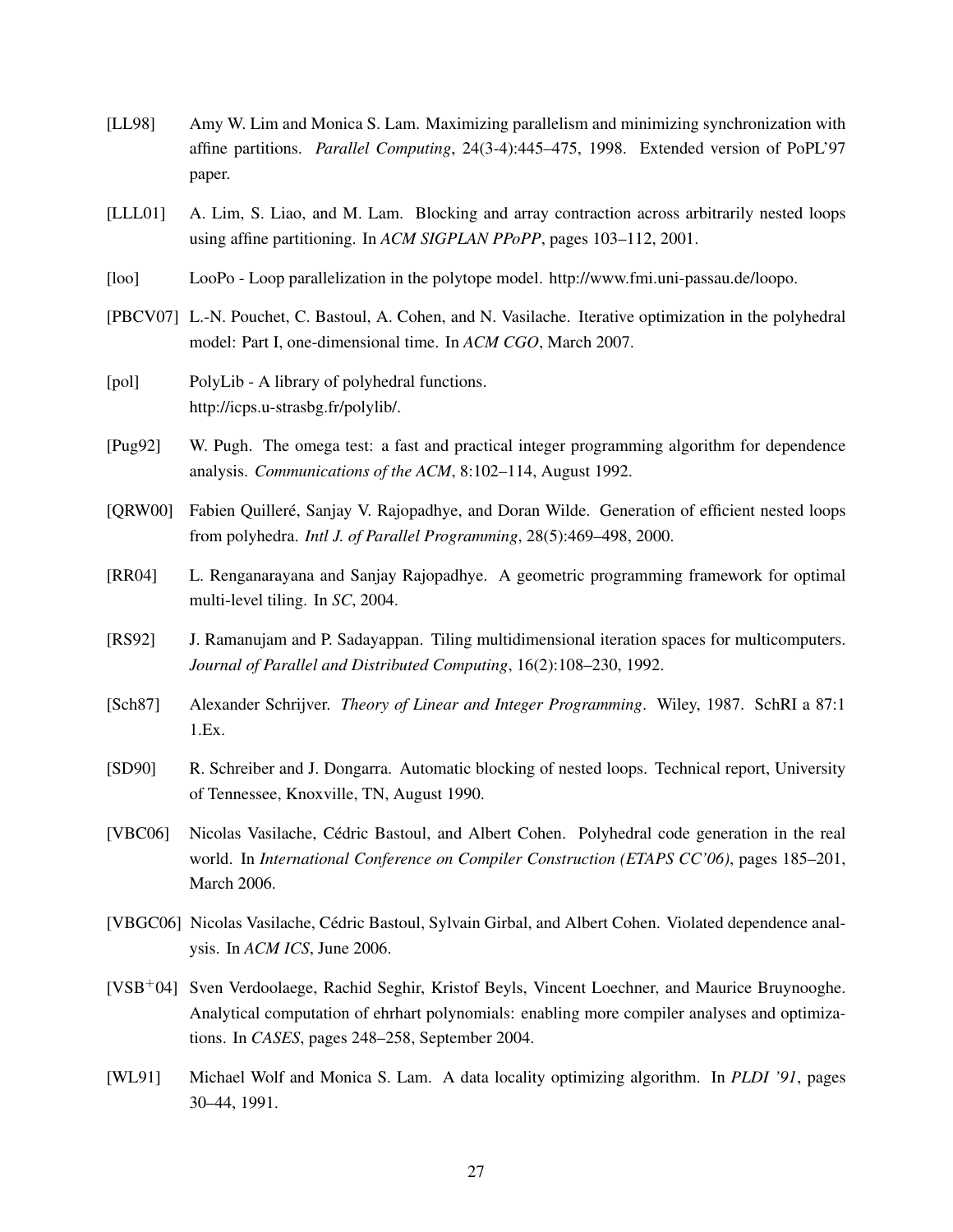- <span id="page-28-1"></span>[Wol89] M. Wolf. More iteration space tiling. In *Proceedings of Supercomputing '89*, pages 655–664, 1989.
- <span id="page-28-0"></span>[Xue97] Jingling Xue. Communication-minimal tiling of uniform dependence loops. *Journal of Parallel and Distributed Computing*, 42(1):42–59, 1997.